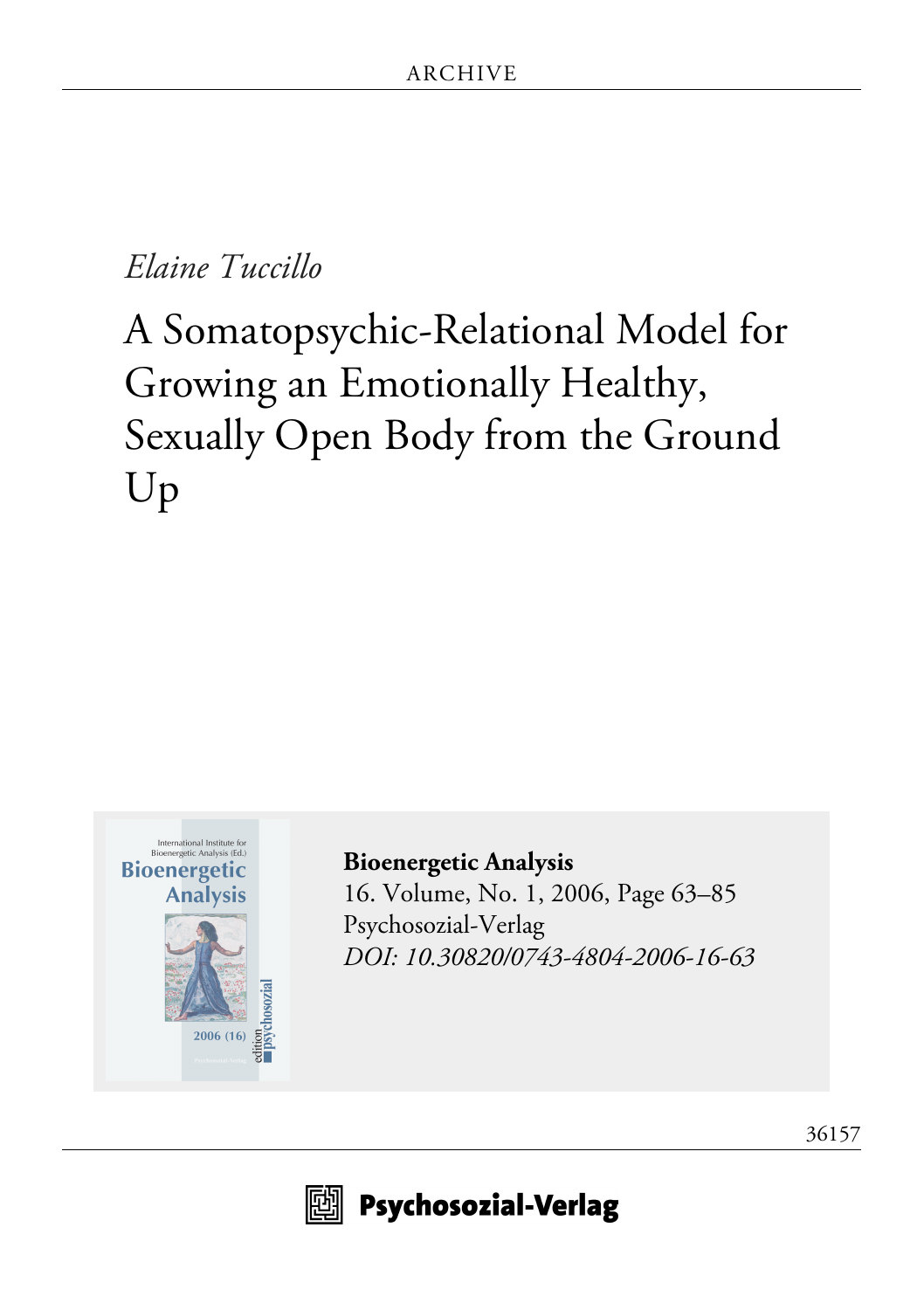Bibliographic information of Die Deutsche Nationalbibliothek (The German Library) The Deutsche Nationalbibliothek lists this publication in the Deutsche Nationalbibliografie; detailed bibliographic data are available at http://dnb.d-nb.de.

2006 Psychosozial-Verlag GmbH & Co. KG, Gießen, Germany info@psychosozial-verlag.de www.psychosozial-verlag.de



This work is licensed under the Creative Commons Attribution-NonCommercial-NoDerivatives 4.0 International License (CC BY-NC-ND 4.0). This license allows private use and unmodified distribution, but prohibits editing and commercial use (further information can be found at: https://creativecommons.org/licenses/by-nc-nd/4.0/). The terms of the Creative Commons licence only apply to the original material. The reuse of material from other sources (marked with a reference) such as charts, illustrations, photos and text extracts may require further permission for use from the respective copyrights holder.

Cover image: Ferdinand Hodler *Ausschreitende Frau* ,1910, oil on canvas, 48,5 x 39 cm

https://doi.org/10.30820/0743-4804-2006-16 ISBN (PDF-E-Book) 978-3-8379-6879-8 ISBN (Print) 978-3-89806-517-7 ISSN (Online) 2747-8882 · ISSN (Print) 0743-4804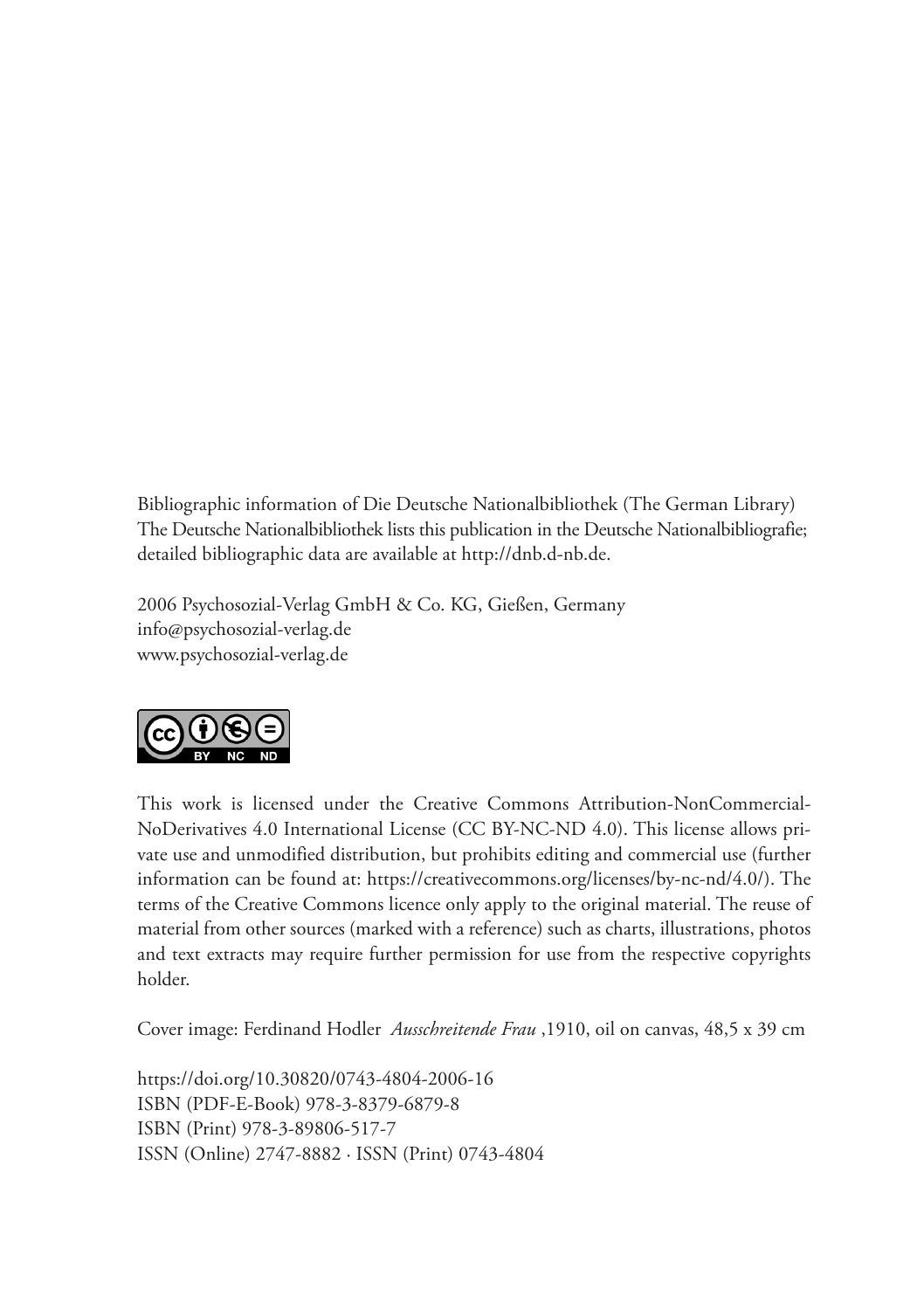# A Somatopsychic-Relational Model for Growing an Emotionally Healthy, Sexually Open Body from the Ground Up

*Elaine Tuccillo*

## Summary

There is a foundation of relational elements upon which healthy adult sexuality is built. We have learned from Bioenergetic, Psychoanalytic and other developmental theorists that from birth on the child's capacity to connect, to make contact, and to expand energetically into relationship grows in depth and in complexity; and that the child's sexuality emerges developmentally along a path of increasing awareness of loving feeling, and somatic sensations and psychic perception of excitement and pleasure. This paper looks at the impact that the parent-child relationship can have toward the development of healthy, life-affirming, sexuality. Sexuality is at the core of the life force and it is organized by early relational events. Healthy sexuality has its origins in the complex nurturant attachment process and is formed in the mutual love and joy of the parent-child bond. There are key relational elements that characterize this bond that work synergistically to support healthy sexual development. They are: safety, love, acceptance and nurturance of the life force, admiration and adoration, and the positive parental model of relationship. Sexuality is an adventure, a journey that one must be equipped psychologically to take. These key elements are fundamental for the journey to be positive, constructive and life-affirming.

Key Words: Psychosexual development, sexuality, bioenergetics, parenting, relational child development

After hearing that the theme for the 2004 IIBA Professional Development Workshop was Sexuality, I posed myself the question: »How do we go about building a body, grounded in reality, that knows on a cellular level the profound value of sexuality for health and happiness?« That is, a body that knows in its cells and bones, and heart and genitals, that sexuality is at the core of the life force, and that it is good. My answer is what follows. It is my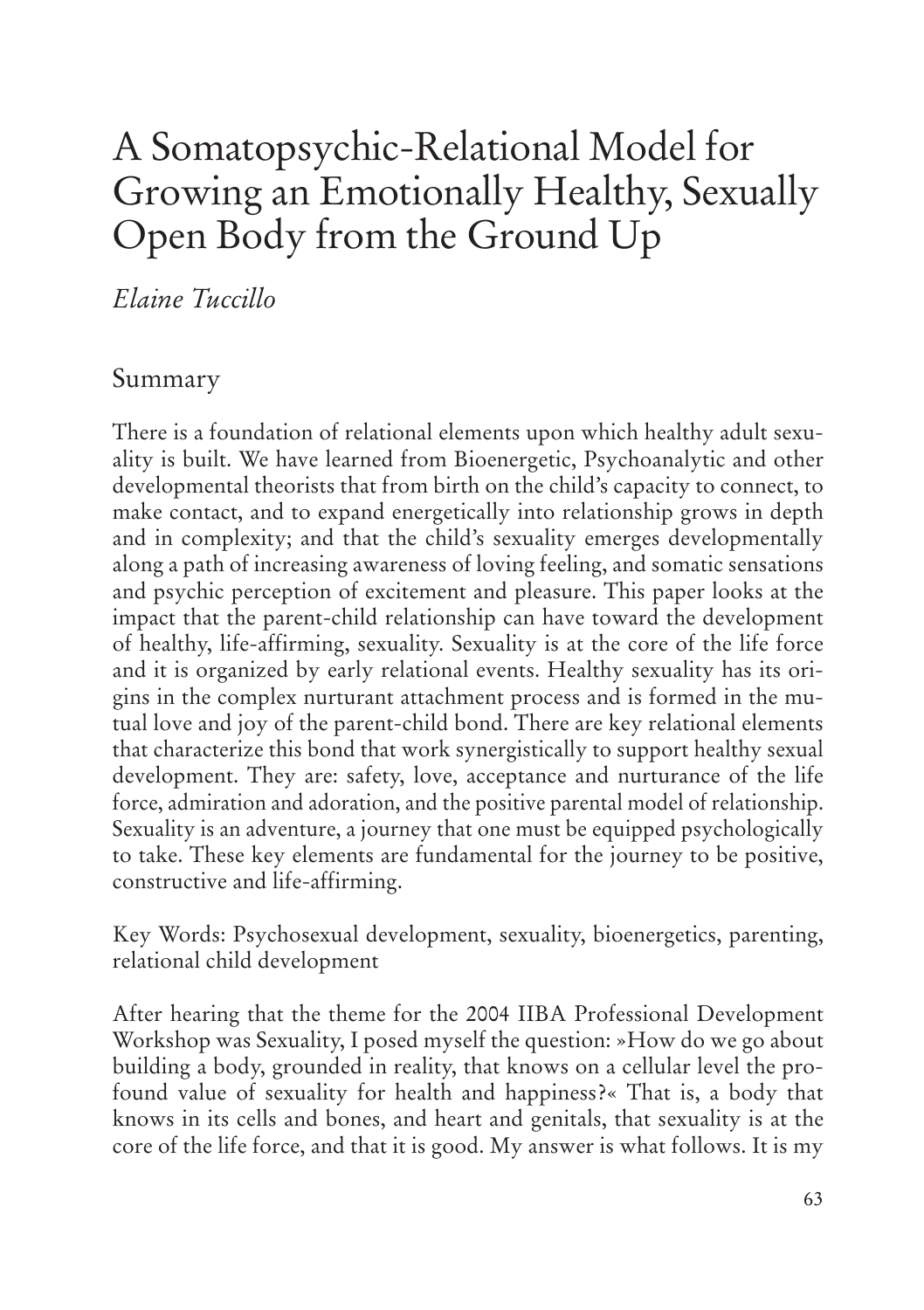vision of human sexual potential. In this paper I am proposing a relational model for the healthy development of human sexuality. I plan to look at, and where possible, integrate aspects of relational theories in Bioenergetics (Keleman l979, Lewis 1954, 2003, Lowen l993), Relational Psychoanalysis (Stern l985) and Developmental Psychology and research (Bowlby l969, Harlow l958, Mahler l979, Tronick & Cohn l988). I have also been influenced, growing up professionally in the 60's, by the Humanistic/ Positive psychology theorists, A. Maslow and C. Rogers. At the outset, I would like to ask the reader to take a minute or so to think about the person, life event or situational context that had the most profound, positive effect on your own sexual development (if, in fact, this is possible for you). And, also, think about the earliest positive influence on your sexuality. Notice the characteristics that make these interactions or contexts positive. Are there elements or qualities about these life events that continue to the present to have an effect on your adult sexuality? These can be difficult questions to answer and the answers may be quite complex. As I convey my ideas about healthy sexual development, I invite you to think about these personal moments, as an experiential avenue for connecting to your own beliefs about what is nurturant, and to compare or add your ideas to what I am proposing. As I describe my relational model, look to see if any of the elements in it fit with your experience of positive, healthy sexuality.

In reading theories of psychopathology over the last 50 years, one may gain the impression that healthy sexuality, which frequently has been equated with orgastic potency, develops from the tabula rasa of the infant's psyche that has experienced minimal negative impact from sociocultural oppression or psychic inhibitions due to castration anxiety, deprivation or characterological deformities. We also get the sense of a »holy grail« kind of phenomenon; an experience or condition of nirvana that we can aspire to, but never quite fully reach or embody.

I believe that there is a substantial foundation of relational elements upon which healthy adult sexuality is built. Sexuality is the core of the life force and it is organized by early relational events. Human sexuality is fundamentally grounded in and impacted throughout by the parents' relationship to the life force of the child. Mother and father influence their child's experience of themselves, particularly their experience of their own internal sensations, energy and temperament through such relational processes as attunement, receptivity and mirroring. Daniel Stern (1985), Ed Tronick (1988) and others have shown us through their research, the powerful impact the mother's attunement or lack of attunement can have on a child's attachment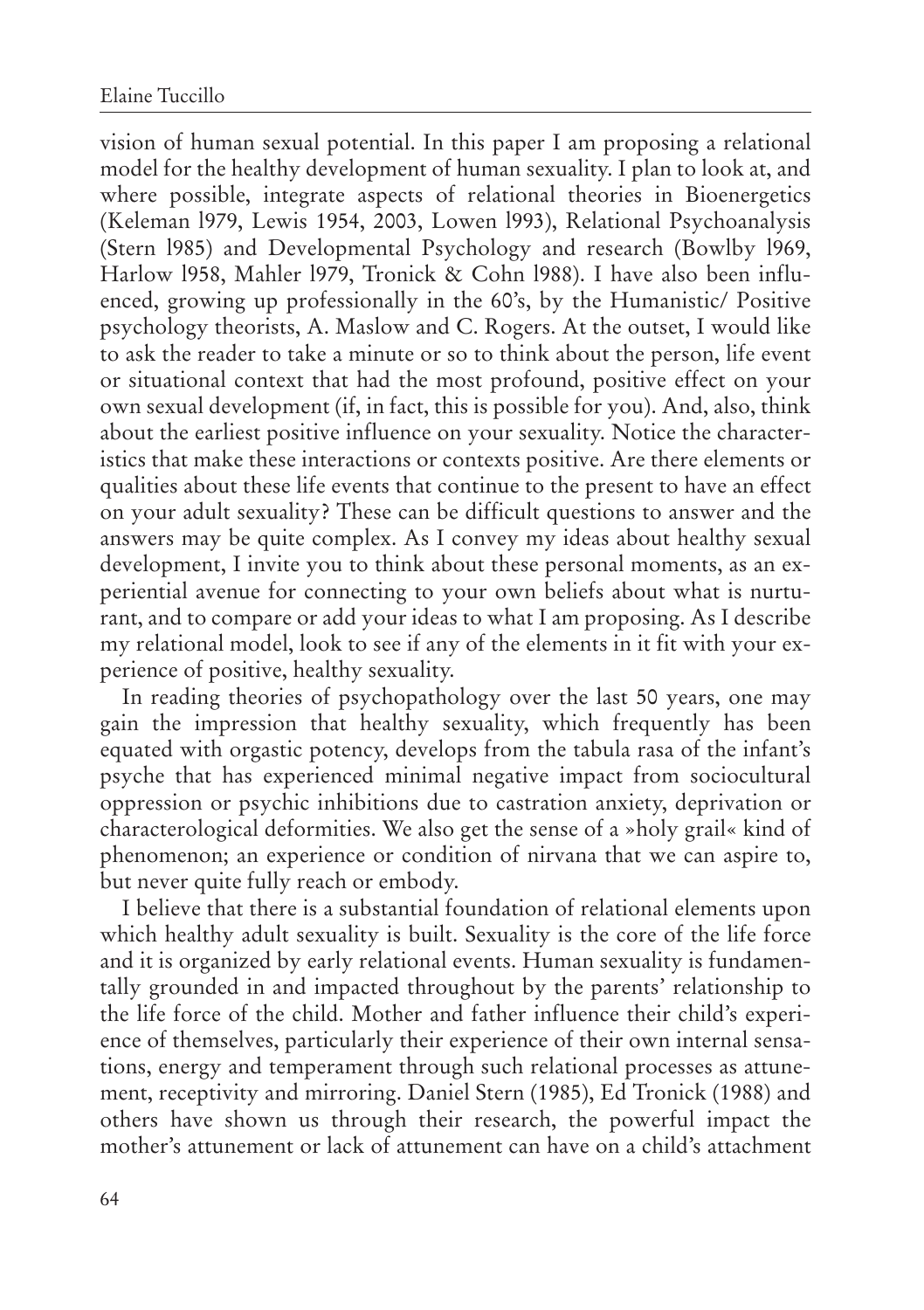and general sense of belonging within the mother-child dyad. We've seen videos of mothers who are »there« and others who are not, and the powerful impact the connected, attuned mother can have on the child's disposition. We also sense in these videos that the child's general comfort with herself and her own process is directly affected by her sense of connectedness to her mother. Stern points out that there is a »falling in love« that can go on between mother and infant; an intense, passionate, mutual intimacy at the level of the infant's capacity to emotionally metabolize. It is this matching, this balance, that the attuned mother gives within the dyad, that maintains, contains and facilitates this loving bond.

We have learned from Bioenergetic, Psychoanalytic and other developmental theorists that from birth on the child's capacity to connect, to make contact and to expand energetically into the relationship grows in depth and in complexity; and that the child's sexuality emerges developmentally along a path of increasing awareness of loving feeling, and somatic sensations and psychic perception of excitement and pleasure. As we watch toddlers, we see a growth spurt from infancy in their capacity for excitement and charge. It is at this phase of development, as the child progresses through stages of individuation, that we can notice the emergence of the beginnings of sexual attraction and excitement. Lowen (1993) has described the child's full bodied feelings and expression of sexuality. The child appears inspired at this age; she is infatuated with her excitement and with the loving attachment she has to her parents. Her spirit is bound in her attachment to the people she loves with her whole being. We can see the pleasure in her body as she opens her heart to her loving feeling. It all looks very connected and integrated in the child's three year old being. But the vicissitudes of this phase of development, as it progresses, include the Oedipal longings for the opposite sex parent and the Oedipal competition with the same sex parent, according to Psychoanalytic theory. This is the time – the beginning – of relational intensity and conflict. It is this stage of development that I would like to look at more closely in terms of the impact of each parent's relationship to the child's sexual development. Particularly I would like to look at the *positive impact* a parent can have toward the development of healthy sexuality. What happens here, at this time, between mother, father and child, profoundly impacts and crystallizes the character structure, as Lowen has explicated, in body and soul. What is the positive potential of this time of great energy, excitement and passion? It is my belief that we need to define, and to aspire to, a healthy vision of sexual development originating from the complex nurturant attachment process, and formed in the mutual love and joy of the parent-child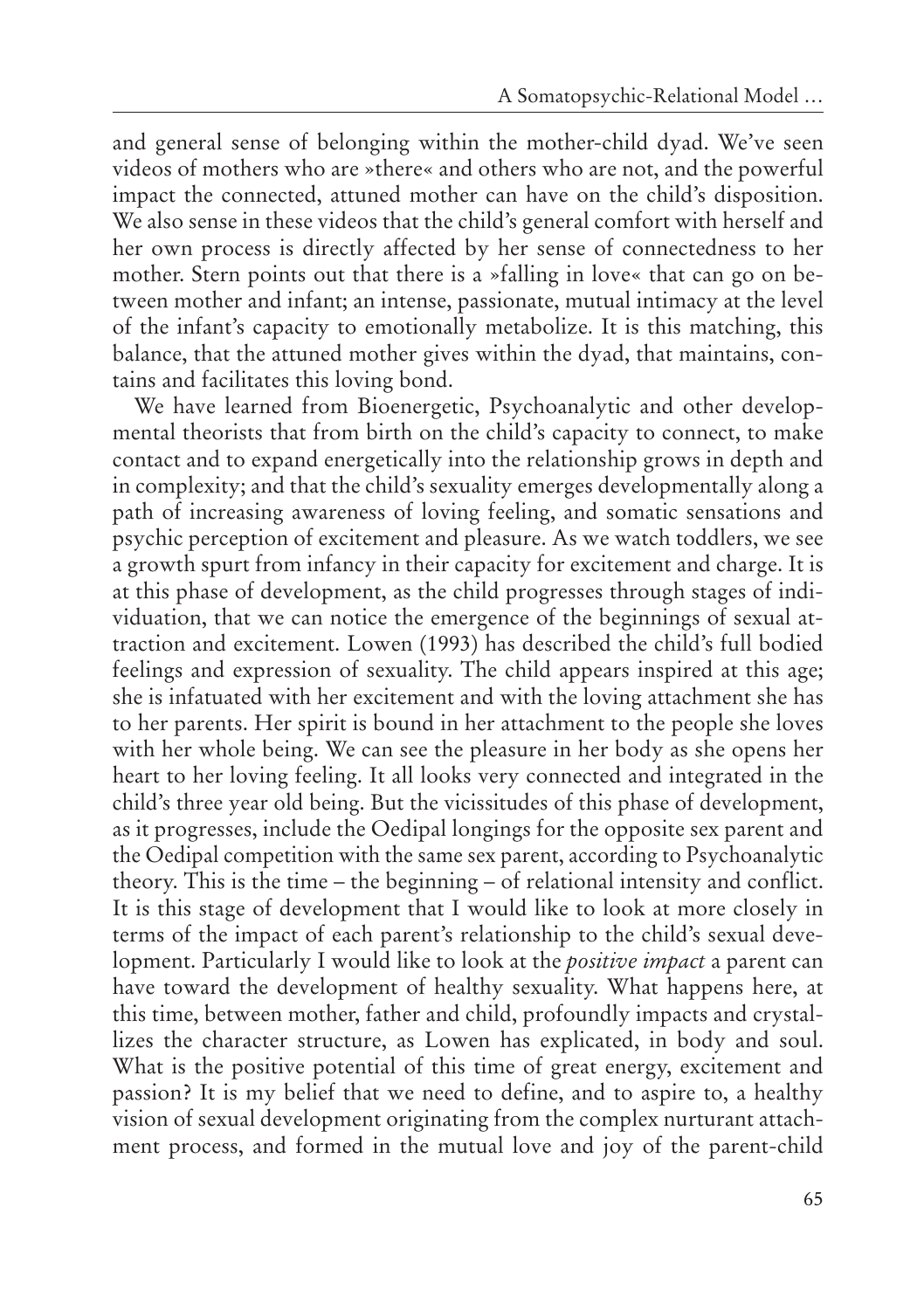bond. Sexual development is a profoundly complex process with many aspects that are still debated. For example, what do we really consider to be healthy sexuality? Do we believe that Oedipal dynamics actually influence most parent-child relationships? Is it really possible to discuss sexuality at such an early stage of development as this? I will not answer or debate these questions, and I am not sure that I wish to tackle the many socio-political issues involved in exploring the theories that answer them. Rather I would like to set the stage for an examination of what I believe are the most significant relational elements that affect the child's growth toward healthy adult sexuality. And I do believe that these elements exist, at least at this toddler phase, if not earlier. Furthermore, these relational elements do not just pop out at a critical developmental moment; but rather, they exist on a continuum of greater or lesser intensity based on such stimulus factors as age, gender, temperament, birth order and so on. And, also, they can be influenced and intensified by transferential stimuli and reactions.

My thesis is that healthy adult sexuality has its foundation in the healthy relationship, with respect to sexuality, of the child with each of its parents. What are the characteristics of that healthy sexual relationship? Key characteristics are safety, love, acceptance and nurturance of the life force, admiration and adoration, pleasure cathexis, and the model set in the relationship of the parents to each other. I see these six characteristics as working like nutritional elements in the growing healthy body. We need vitamins and minerals of different kinds, all working together, to make for sound development. We can't substitute two helpings of Vitamin A, for Vitamin C; and we can't skip calcium or potassium and just use iron exclusively to build strong bones. These elements work synergistically, facilitating and potentiating the effects of the others. They each contribute something unique and essential; and without each of them, there is usually malfunction, stunted growth or deformity. I have picked six key elements. There are probably some you may want to add to the list. Each of these elements can be broken down (because they are complex) to find important components of each to further enrich our understanding. They are again: safety, love, acceptance and nurturance of the life force, admiration and adoration, pleasure cathexis and the positive parental relationship model. They all contribute to self-acceptance which is fundamental to self-exploration. By self-acceptance I mean a non-judgemental attitude toward oneself, characterized by openness to one's experience; all of it; good and bad, negative and positive, painful and pleasurable. Sexuality is an adventure, a journey of exploration that one must be equipped psychologically to undertake. These key elements are fundamental, essential for that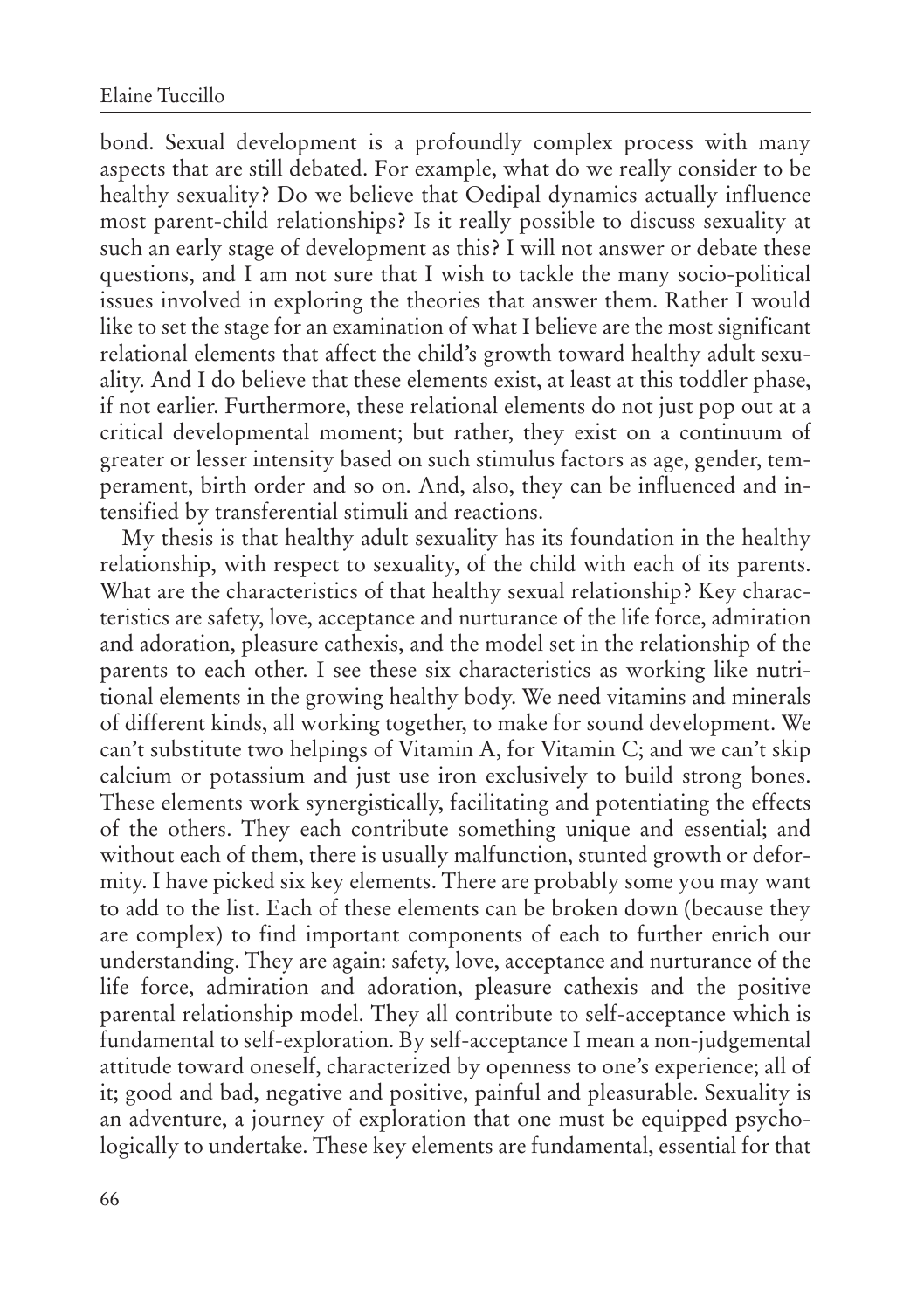journey to be positive, constructive and life-affirming. I would like to look at how each one contributes to healthy sexual development.

*Safety* – Most important for the child to develop the capacity to expand with excitement and passion, she must feel an underlying profound feeling of safety, since fear or anxiety can squelch or at least negatively transfigure the possibilities for expansive feeling and spirit. Safety also means containment, disciplined attentiveness to boundaries, a social-emotional somatic field (holding environment). Here I'm not talking about the build-up and discharge of instinctual energy, as much as the ongoing nurturant holding and accepting of an emerging passionate energetic love in which the child's life force is completely enmeshed. Keleman's (1979) concept of a somatic field is a good one to describe the parental envelope in which the child expands, emerges, expresses, is received, held and responded to with mutuality. Keleman talks of a somatic, mirroring body field, a parental envelope of safety, where the child begins to know herself in »the response of the others' somatic emotional shape«. The sense of safety is a constant and permits the child's revelations of excitement and adoration, feelings of longing and neediness, and demonstrations of upset when at times gratification is frustrated. Within the protective parental envelope, safety is defined as the freedom to express and experience expansive feeling, sexual feeling, passionate feeling, without fear of rebuke, retaliation, ridicule or rejection. The child can express herself, and the parent is there to see, acknowledge, hold, and respond with attunement to the child's capacity. This experience of safety in experience and expression is fundamental to the adult's ability for intimacy. Feeling safe to know her true feeling, to share herself through expression of her feeling, is key to the development of the capacity for intimacy.

Alexander Lowen talks about how the unsafe parent-child relationship can contribute to trauma and sexual pathology in his 1993 paper entitled »Sexuality, from Reich to the Present«.

»It becomes extremely important, therefore, to understand the child's sexual experience during this period. Because the child's sexuality is budding at this time, it evokes powerful feelings in the parents. They can become sexually excited, hostile and derogatory depending on their own sexual experiences as children. They often act out upon the child what was done to them. This situation generally forces the child to cut off or suppress its sexual feelings to avoid shame, humiliation and abuse. It will also repress the memory of these traumas to maintain some degree of sanity. But the effect of suppression is structured in the body as distortions and so can be read by an astute therapist. The split between upper and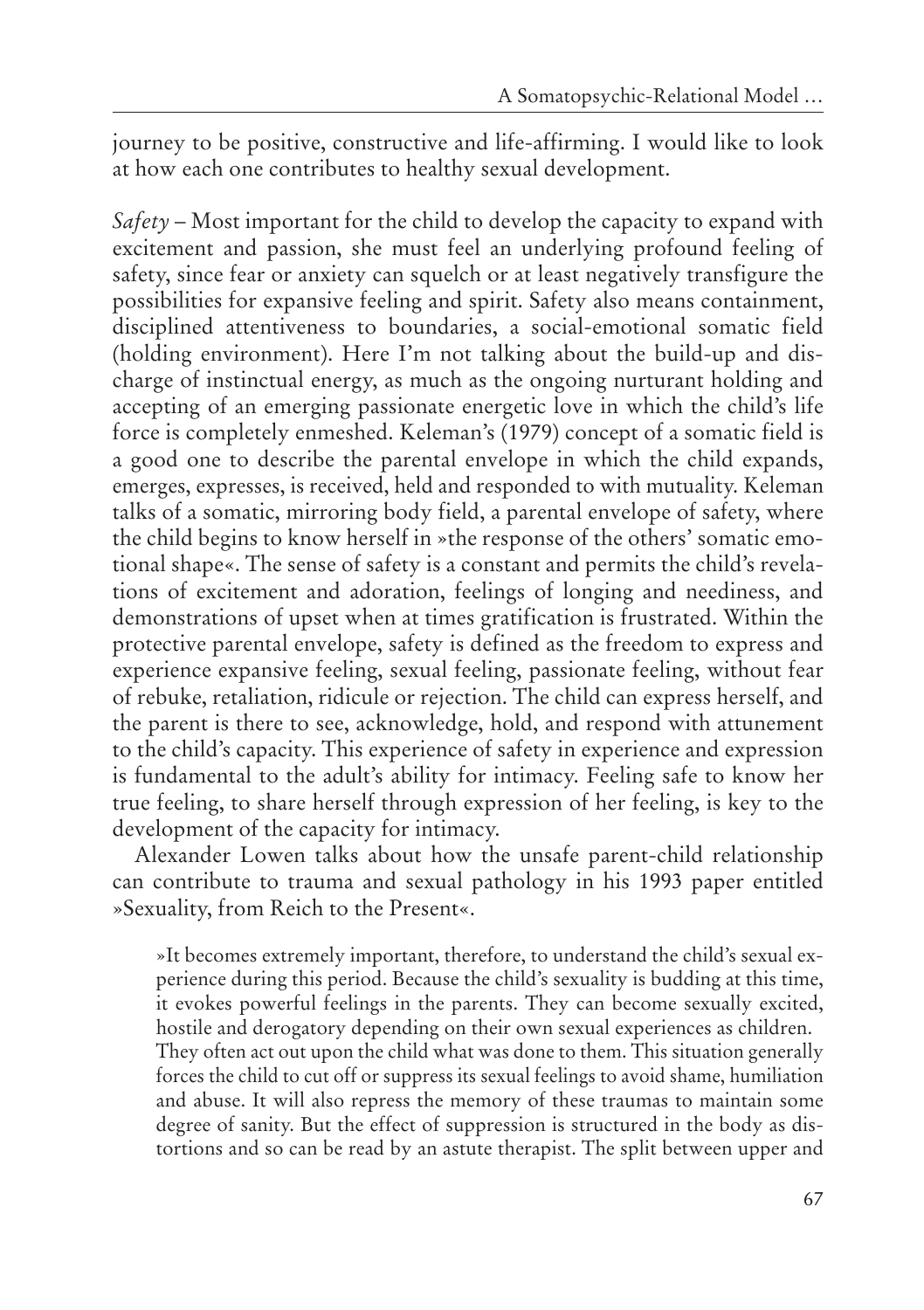lower half of the body, the lack of full development of the pelvis, the exaggerated heaviness in the lower part of the body, etc.« (p.7).

The relational elements are explicated by Lowen as to sexual inhibition and trauma. But what about the relational elements of healthy sexuality? Is it just benign neglect that fosters robust, passionate, joyful adult sexuality, or is it the complex nurturant process originating in the mutual love and joy of the parent-child bond? My belief is that it is the latter, and the safety in the relationship is the primary and cardinal element promoting healthy growth. That safety is experienced somatically as ground, as freedom to breathe, and to experience the breath opening the body in soft waves to sensation and feeling.

Lowen speaks eloquently and philosophically about this element of safety as it applies to adult healthy sexuality in the context of our current unsafe adult culture and its need for containment:

»Reich had forecast the sexual revolution decades before it occurred. He had also predicted that it would create a chaotic condition in the culture. We have witnessed that revolution and we have seen the chaos it produced which is the consequence of the breakdown of limits«. (p.8).

Lowen is talking here of restraint, control and grounding of impulses in the context of a healthy, loving, self-expression. He goes on to write:

»The philosophy of »anything goes« is disastrous (…) [and it has] broken down the barriers between the generations and fostered sexual abuse. I believe we therapists need to recognize the importance of containment as it applies to the sexual impulse. Sexual acting out is a self-defeating process. Intercourse where there is no deep feeling for the partner is unfulfilling. It operates, therefore, to create a seeming need for more sexual activity which must end also in unfulfillment. We all know that only when sexual activity is an integrated activity combining head, heart and genitals in the response is it a fulfilling experience. Learning to contain the impulse promotes this process of integration. Containment is an important aspect of self-possession.

Therapy aims to increase sexual feeling not only in the genitals but throughout the body. This translates into a sense of one's manhood or womanhood. It is reflected in the way an individual holds himself and moves. Holding oneself with dignity is the mark of manliness, just as moving with grace is the sign of sexuality«  $(p.8)$ .

We recognize the relational elements in what Lowen is saying. Healthy sexuality has its origins in a mutuality of deep feeling (love) and protective con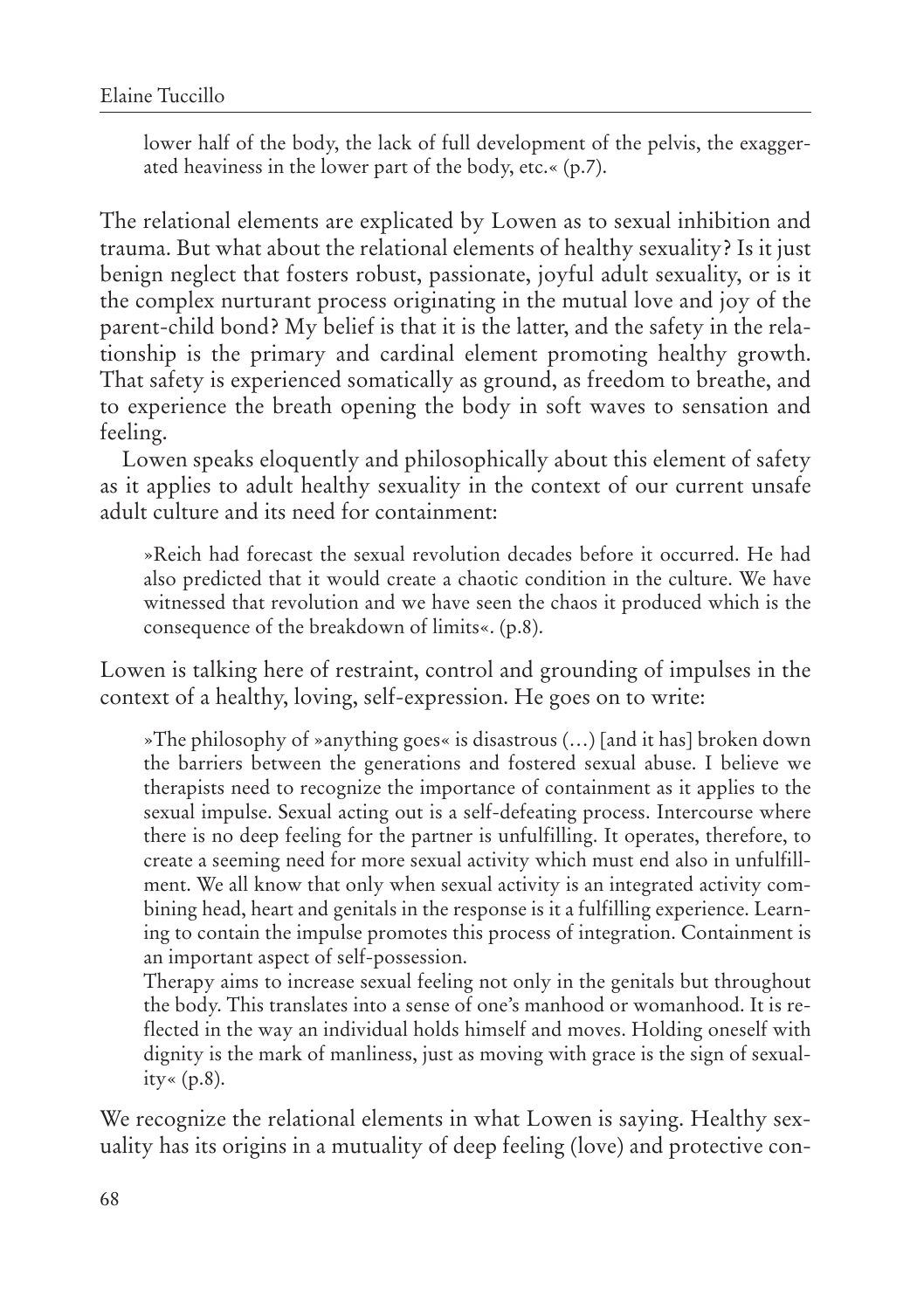tainment. It is my thesis that this can be seen in the early dynamics of the child's relationship to her parents. The containment Lowen speaks about must be present in an early emotional and physical safety provided by the child's parents.

*Love* is the second most important element fundamental for the child's development of healthy sexuality. Healthy sexuality is not possible without the capacity for self-love. The child must be able to love herself, her body and her feeling experience, and can only do so to the extent that she receives genuine love from her parents. Love is an opening, and tender empathic surrender, of the heart to the other. Alice Miller (1981) speaks about the capability of the child to do this in her earliest years of childhood and more and more as she grows. Miller also speaks about how this loving surrender of the child can be used and abused by parents. But what if it is respected, treated with gratitude and returned, matched in its depth of attunement? The child will feel loved and will love and respect herself, and will know the power of that nurturant matrix to support her self-assertion and self-expression. This is another fundamental relational element and we can see how it would allow the child to experience her own desire and express it with expansive excitement.

Eric Fromm (1956) in *The Art of Loving* underlines the importance of self-love in the development of the ability for mature love.

»The logical fallacy in the notion that love for other and love for oneself are mutually exclusive should be stressed (…) love for and understanding of one's self, cannot be separated from respect and love and understanding for another individual. The love for my own self is inseparably connected with the love for any other being« (p. 49).

And Fromm writes of a mother's love, if just sacrificial-unselfish, that it can be a burden to the child.

»They (the children) are put under the obligation not to disappoint her; they are taught under the mask of virtue, dislike for life. If one has a chance to study the effect of a mother with genuine self-love, one can see that there is nothing more conducive to give the experience of what love, joy and happiness are than being loved by a mother who loves herself« (p. 52).

The experience of love is profound and as one matures, it can impact every aspect of life. Being able to love, to experience love in one's own body, is a great gift. It is the experience of the passion of one's own heart. The child's ability to give and receive love is often underestimated; but this capacity is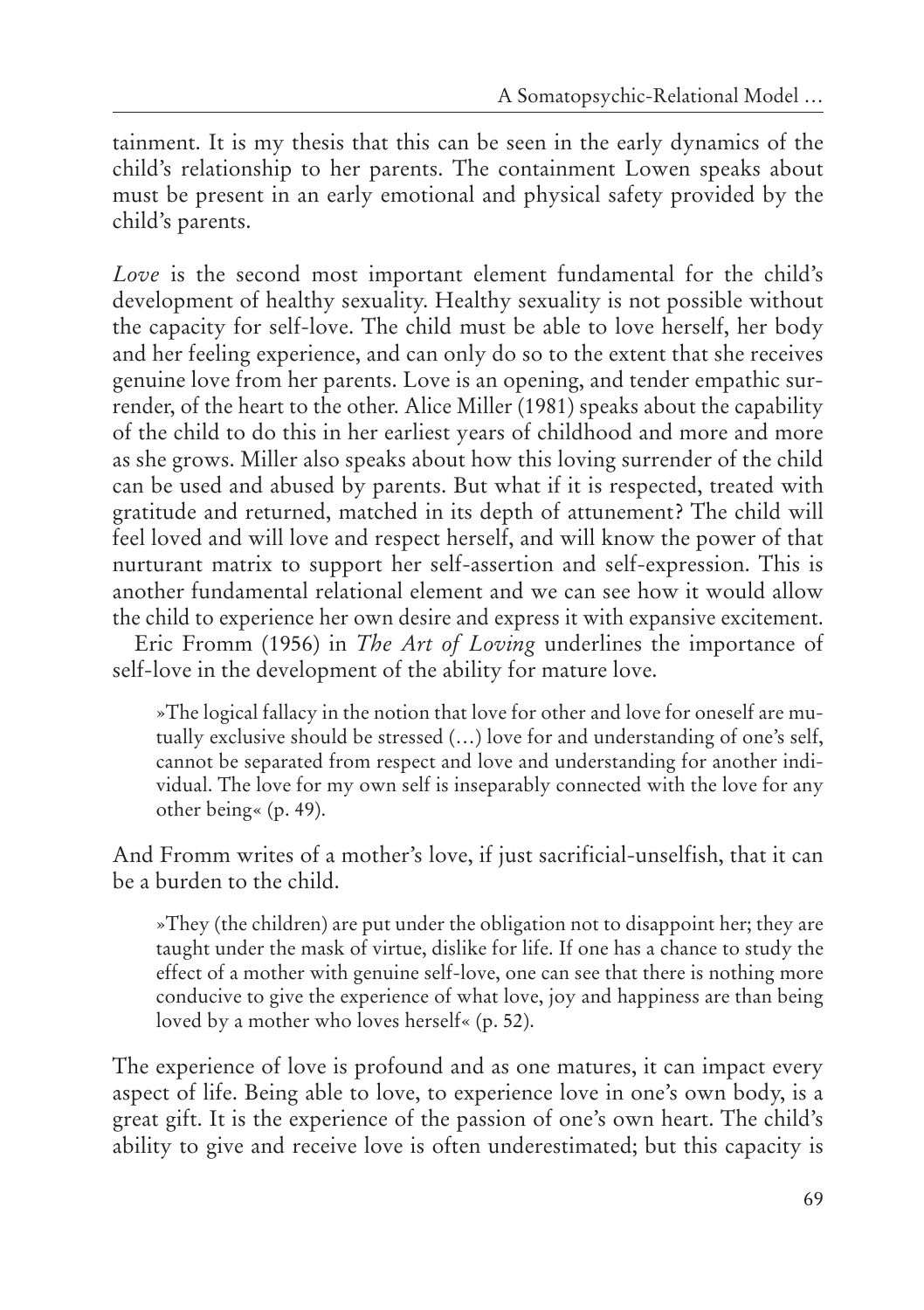quite vulnerable to destructive forces. Yet, it can expansively soar and deepen in devotion with consistent nurturance. And we can see love in the body in the capacity for surrender, for soft tender feeling, and for bubbling joy in the presence of, or thought of, the beloved.

The third relational element is the one most interesting to me. It is the *Acceptance and Nurturance of the Life Force of the child*. For me the concept of life force includes the unique energetic thrust of each child, the temperament, tastes, talent, interests; the child's individuality; what the child is naturally attracted to or naturally avoids. When parents accept and nurture the child's individuality, they are supporting her spirit. It is a big deal for parents to find a healthy relationship to this complex element, because it guides the emergence of the child's unique personality and sexuality. A healthy acceptance and nurturance of the child in this aspect is determined by a compassionate attunement on the part of the parent and a willingness to be guided by (to trust in) the budding likes and dislikes, interests and avoidances of the child. It is around these issues that parents get into conflicts and power struggles. They see something emerging in their child, and then panic at its logical extreme. Surely a parent can provide love and much safety and containment, but fail at acceptance of and support for the child's individual preferences, tolerances and talents. Being attuned, respectful, accepting and nurturant of the life force – the spirit – can truly be a minefield of anxiety and confusion for parents.

There were numerous moments in the first 5 years of my two children's lives that my husband and I looked at each other with fear and confusion; Jon was obsessed with computer games at 3; Mica was only willing to dress in pants and a baseball cap. What did this mean? What should we do, if anything? How about Jon's capability of flooring another child in a single blow if he was angry? Or Mica's devotion to her fantasy playmate Elizabeth, from London? The confusions, questions and parental concern over these issues have stimulated the writing of thousands of parenting books and articles. Many parents think a child is being willfull when she refuses peas and will only eat french fries. Parents imagine a fat, diabetic, monstrosity – immediately, reflexively. And it's all their fault. Or if the child won't toilet train at a specific age, they imagine a fully grown person in diapers. And it's all their fault! Or if a child demands to sleep in their bed. What do we/they imagine then? And of course, whatever we do imagine, it's all our fault and we're persecuted by our fears. When is a child being willful? When and how does one set a limit for eating, sleeping, affection, play, homework? And how does a parent respect, accept and nurture the spirit of a child, the desire of the child,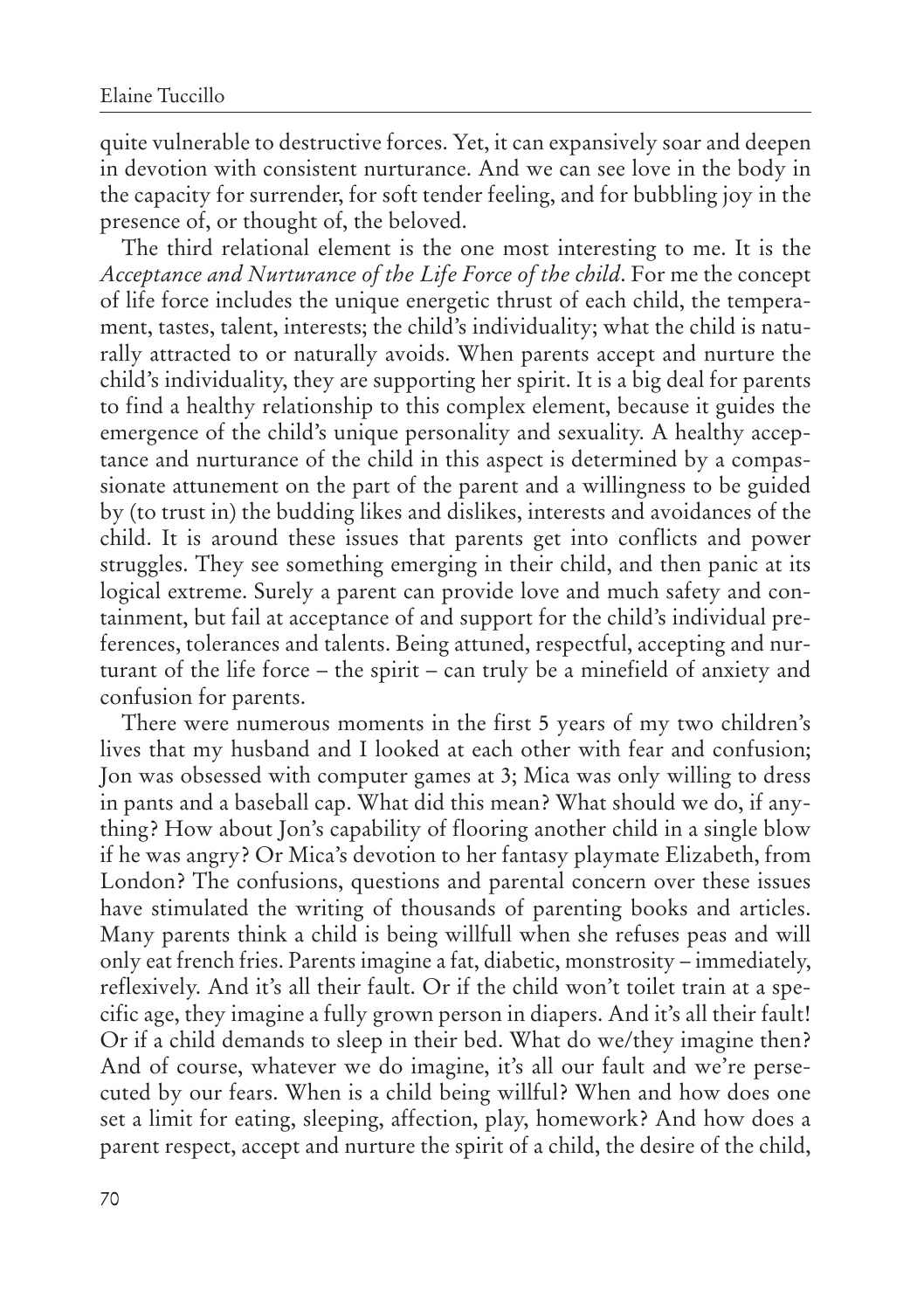the interests and the definitive dislikes? And for the purposes of this paper, what does this have to do with healthy sexuality? Everything! For this is about spirit, about joy, and about the child's internal knowledge of what feels good and what feels bad.

A parent's attunement and respect for this capacity in a child will set the foundation for a child's self-confidence, self-respect and her ability to be guided by her own intuitive sense of what fosters her well-being. It is the essence of the child's aliveness. It is the acknowledgement and respect for the child's passion. But aren't we building a narcissist here? Aren't we indulging a primitive being to run amok? Yes, this is a tricky one, but absolutely essential. Within the parental-child-family matrix, there can be the safety of containment and limit setting in the context of an absolute commitment to the acceptance and nurturance of the spirit. I have worked on all sides of this issue with children, teenagers, parents, families, parent groups and teachers. Empathy, mutual trust and negotiation are so important. It is clear to me that this attitude of attuned respect can be achieved, but it is the essence of the hard work of a relationship. You know when folks talk about marriage as a wonderful institution, but hard work? This is the hard work they are talking about – the work of relationship, of negotiation, respect and self-respect, giving and taking; and, of course, it has everything to do with healthy adult sexuality!

We can see self-respect and self-acceptance, self-confidence and spirit in the young child's grounded stance, her upright, dignified carriage, her passionate focus and clear-eyed contact, and her enthusiasm for life.

*Admiration and Adoration* are the next essential elements to building healthy sexuality. I combine them here, even though they have slightly different characteristics, because I feel that they are basically two sides of the same coin. Admiration is a perception of the goodness of something or someone. Adoration is a more deeply held loving admiration. It has elements of idealization, even awe, of the life force, of the essential energy and the fullbodied sexuality of the child. We can visualize these emotional elements in the child's idealization of her parents; and we can see the matching feeling in the gleam in her parents' eyes.

Admiration and adoration are certainly a part of healthy adult sexuality. But how are they an element in the parent-child relationship, with respect to sexuality? The expression of admiration and adoration is often a difficult aspect of the parent-child dynamic, with respect to sexuality, and can be fraught with problems of sexual acting-out, intrusion, mutual embarrass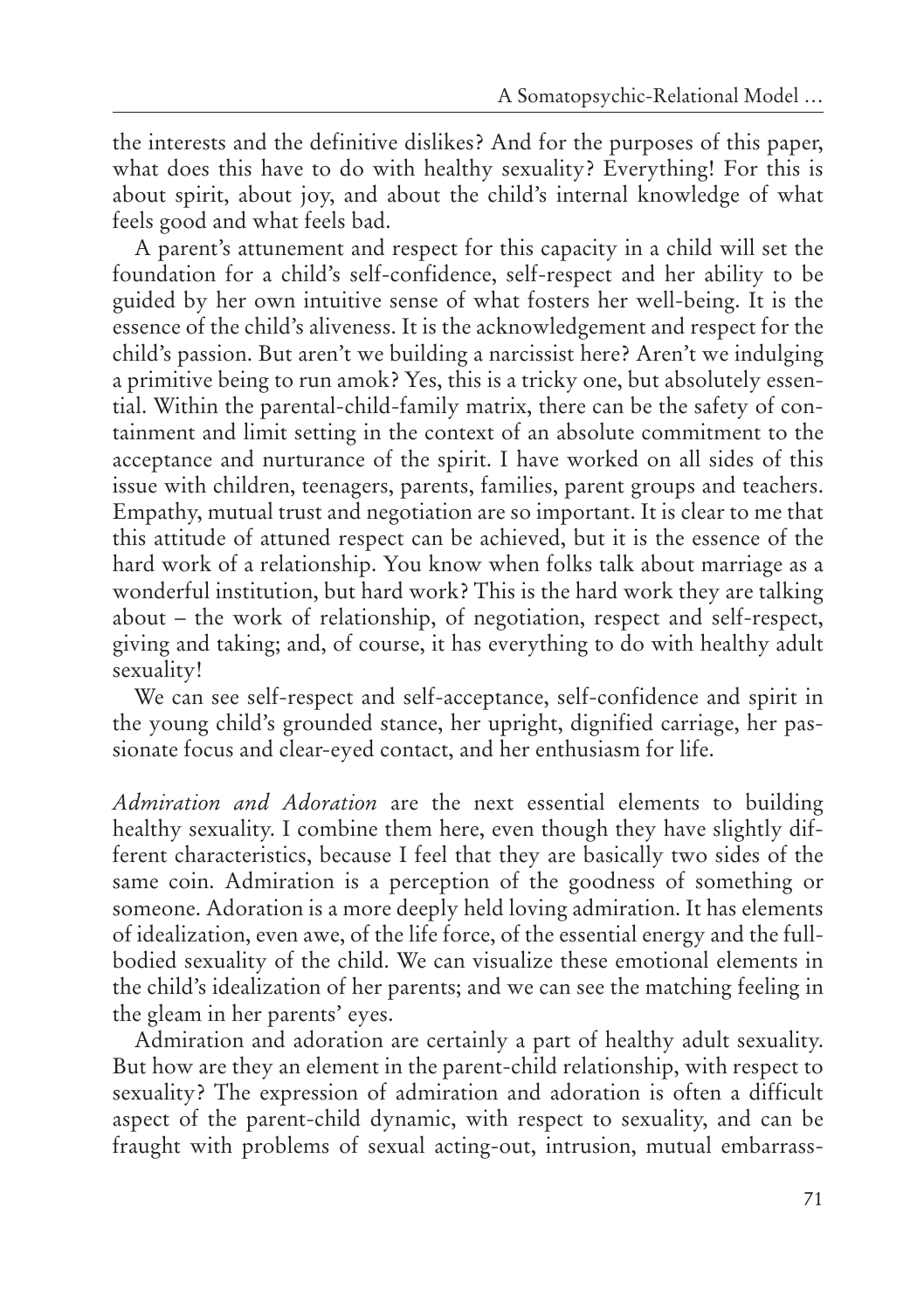ment and guilt. We are aware, as therapists, that parental mismanagement of these feelings toward the child can, and often does, lead to emotional trauma. The Oedipal conflict emerges and threatens to contaminate and triangulate the child's relationship with her parents. How can this be negotiated? What does healthy admiration and adoration look like?

Virginia Wink Hilton (1987) talks about the ideal parental attitude that supports the task of healthy negotiation of the Oedipal phase of development:

If we had had the ideal situation for accomplishing this task, it would look like this:

»The opposite sexed parent is secure in his/her sexuality; his needs are satisfied and therefore he makes no demands on the child. The message is clear and unambivalent: »I affirm, accept and take pleasure in your sexuality. I am not frightened by your feeling, and I make no demand on you to meet my needs. And I am *emphatically* and *unequivocally* unavailable. Therefore you are completely safe to have and experience *your* feelings. I can wholeheartedly support your movement into the world to find the right object for your passion and your love.«

»The same sex parent, in the ideal situation, understands the projection of the threat. Sure in him/herself, (s)he sends this message: »I take pleasure in our likeness and similarity, and *delight in the power of your sexuality*. I stand behind you and support you as you confront the object of your desire, ready with understanding and empathy for the rejection and loss you will experience, and with joy and delight as you move on to find happiness and completion« (p. 79).

When a child is admired and adored by her parents, she learns that her own feelings of longing and desire are a gift of love. Parents with the capacity to take in their child's sexual excitement, love and longing, to receive it as a gift without feeling provoked, or intruded upon or overwhelmed, can contain and enjoy their child's full body expression and return feelings of admiration and adoration. These parents are not only undaunted and unafraid of their child's expression, but embrace it as healthy. These parents understand that their mature sexual feelings do not have a place in this moment of affection, but rather that the child needs from them in this moment, their ability to maintain their parental role as protective, receptive and grounded in reality. A child needs admiration and adoration from those she loves, to feel secure in her budding sexual excitement. Parents understand that to intrude on the child's process here could overwhelm, overly excite or frighten and inhibit the child, and provoke her withdrawal. Support for the child's loving, excited expression can only be given with grounded receptivity, admiration and ado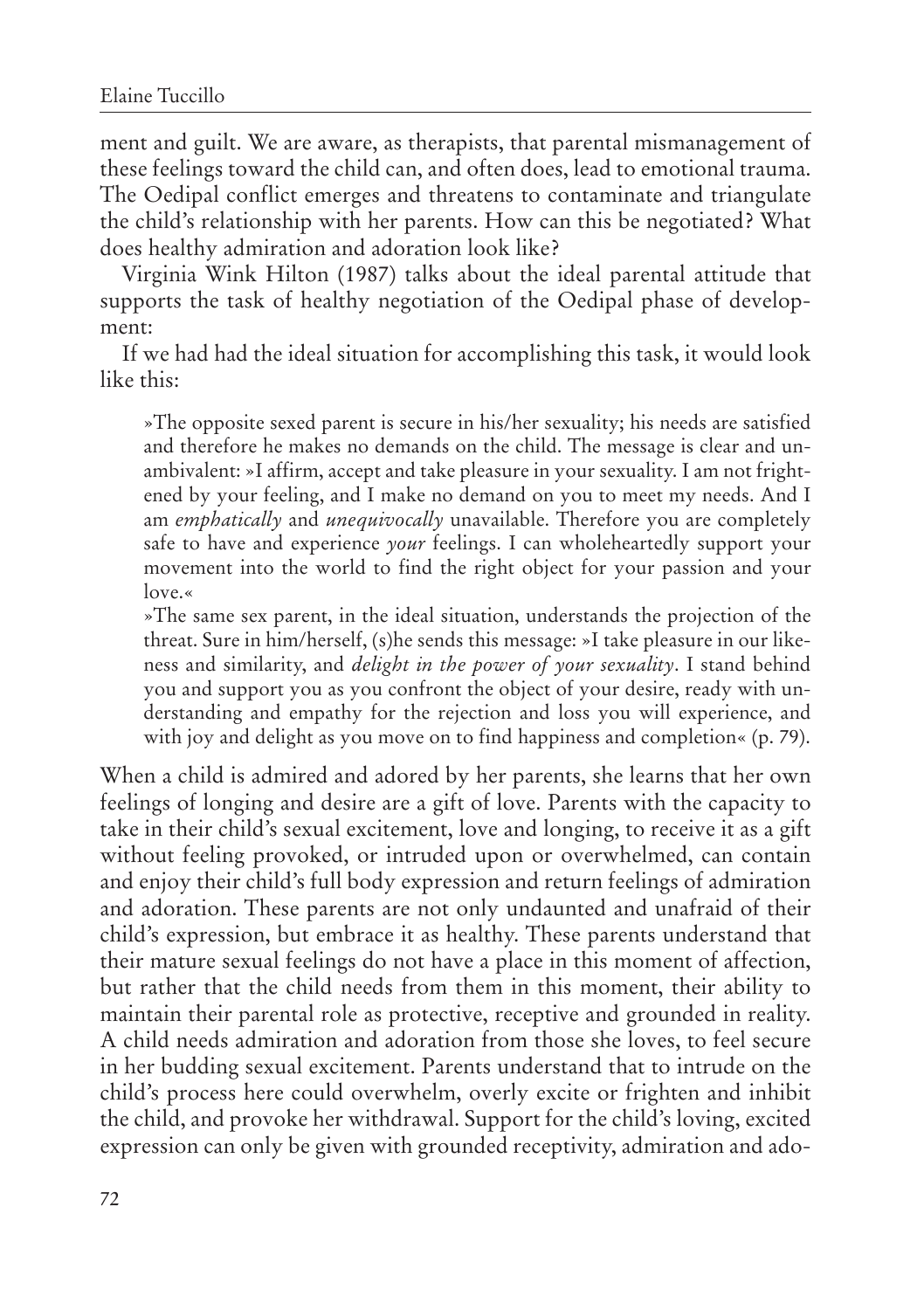ration, so that the child can walk away knowing that her love, her sexual excitement and her longing, is a true gift to the other. This inner security about one's sexuality as a gift to the other is not well understood, but is essential to a growing person's self-confidence and assertive expression of desire. The child learns from her parents that she is entitled to admiration and adoration; it is her birthright and that her bodily desire is her gift of love. Adult sexuality, of course, is based on the confident giving of oneself and the knowledge that this gift is received with deep gratitude. We can see that when a child knows her excitement and love is a gift, that her parents celebrate her gender, and that she is the gleam in her parent's eye, she is open, assertive and unafraid to feel and express desire.

*Pleasure Cathexis* – Cultures that value pleasure are not hard to find. But cultures that practice safe containment, love, acceptance, respect and nurturance of the life force, and value pleasure as a part of somatic health are much harder to find. Pleasure cathexis means valuing pleasure as wholesome and fundamental to physical and psychological well-being. Children will naturally seek what feels pleasurable if not interfered with or derailed. But as we grow in relationship to others, pleasure as a focus is hard to hold on to and often it is lost, deprecated, jealously stifled or ripped away. Family cultures that value pleasure as basic to the life force are rarely seen, especially by therapists.

It is important to mention the role of parents as educators in relation to pleasure and sexuality. Parents have a role to play as teachers. They teach the value of pleasure for our body and our health; they teach about bodily selfrespect and self-care. They teach about the importance of sexuality for a healthy, positive life and adult relationship. They affirm sexuality in their attitude, their words and by their example. Of course in this day and age, parents must teach about safety and protection. There is much discussion and debate, and parents often err on the side of too much caution and too little positive, informative, explanatory education about the benefits of healthy sexuality.

The experience of pleasure opens our body, lets us know what is good for our body and connects us with the reality of benevolence in the universe. Without a deep-seated value of pleasure we cannot seek this for ourselves or our partner. The child learns from her parents through example and through the parents' attention and attunement to the child's bodily experience of pleasure. The parent's bodily reaction of pleasure, and grounded certainty in the goodness of the child's pleasurable experience, becomes embedded in the child's psyche and soma. With maturity, the growing person learns to calmly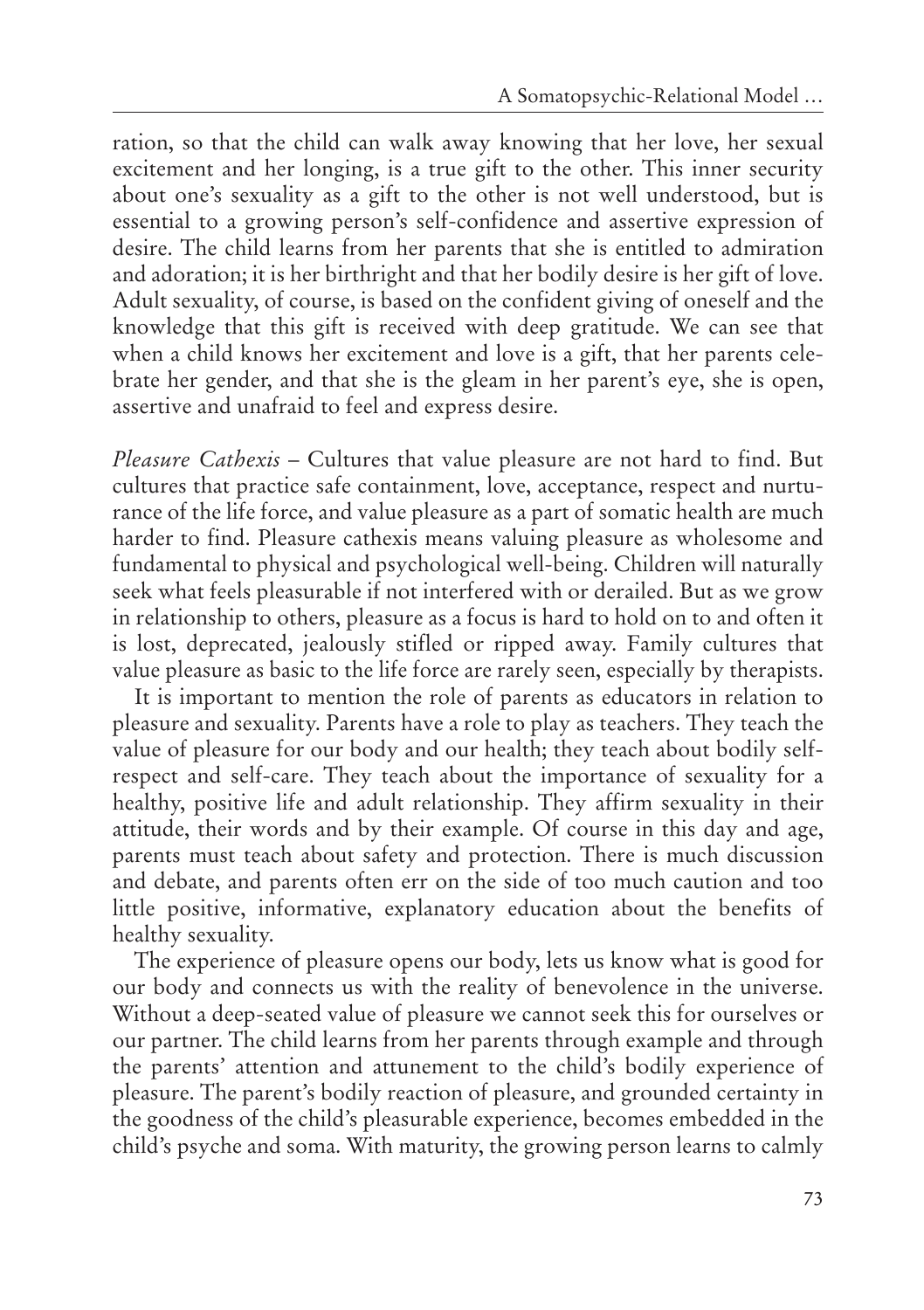follow the path of pleasure in her body; to follow what excites, what feels good, what feels relaxing, what makes her body pulsate, or flow. And a body that is grounded in the value of pleasure for life is open, flexible, and alive in all its parts.

Pleasure cathexis supports an internal focus and an ability to follow the body's path to pleasure; to explore all its aspects and possibilities. Sexuality is an adventure of pleasure, a journey of exploration and discovery. And as with all adventures, there must be the courage to explore, to seek the treasure. By valuing pleasure as basic to life experience, parents provide the fundamental belief system that supports a child's exploration of her connection to a benevolent universe, and to her unique sexuality.

The *Model Set by Parents* in their relationship to each other has a profound impact on the child's sexuality and, in particular, her eventual sexual relationship. All therapists are aware of the negative impact of failed marriages, spouse abuse, chronic parental conflict, etc., on the later relationships of their progeny. The unhealthy and traumatic dynamics of the previous generation invade and contaminate the present day relationship of husband and wife and their relationship to their children. Children learn to relate to others through their parents' relationship. Much of this trauma and pathology becomes imprinted, embedded in the unconscious and, although a young adult may vow never to repeat the mistakes of her parents, nevertheless, she often finds herself mired in similar relational traps, blind alleys, and painful conflictual entanglements. The model of healthy sexuality and healthy adult partnership can have the same imprinting, unconscious effect. A positive model can also impact on her eventual relationship and transferences to her partner and children. A child growing up within the context of a healthy parental relationship knows deep inside the goodness, the sanity, of that way of being, of living and relating. That awareness is unavailable to the child growing in the context of constant conflict or emotional pain, and can only come with tremendous effort.

Fromm (1956) writes about the art of loving and how unavailable the model of loving relationship can be.

»There are many people, for instance, (…) who have never seen a loving person, or a person with integrity, or courage or concentration (…) one has to have an image of complete, healthy human functioning – and how is one to acquire such an experience if one has not had it in one's own childhood, or later in life? While we teach knowledge, we are losing that teaching which is the most important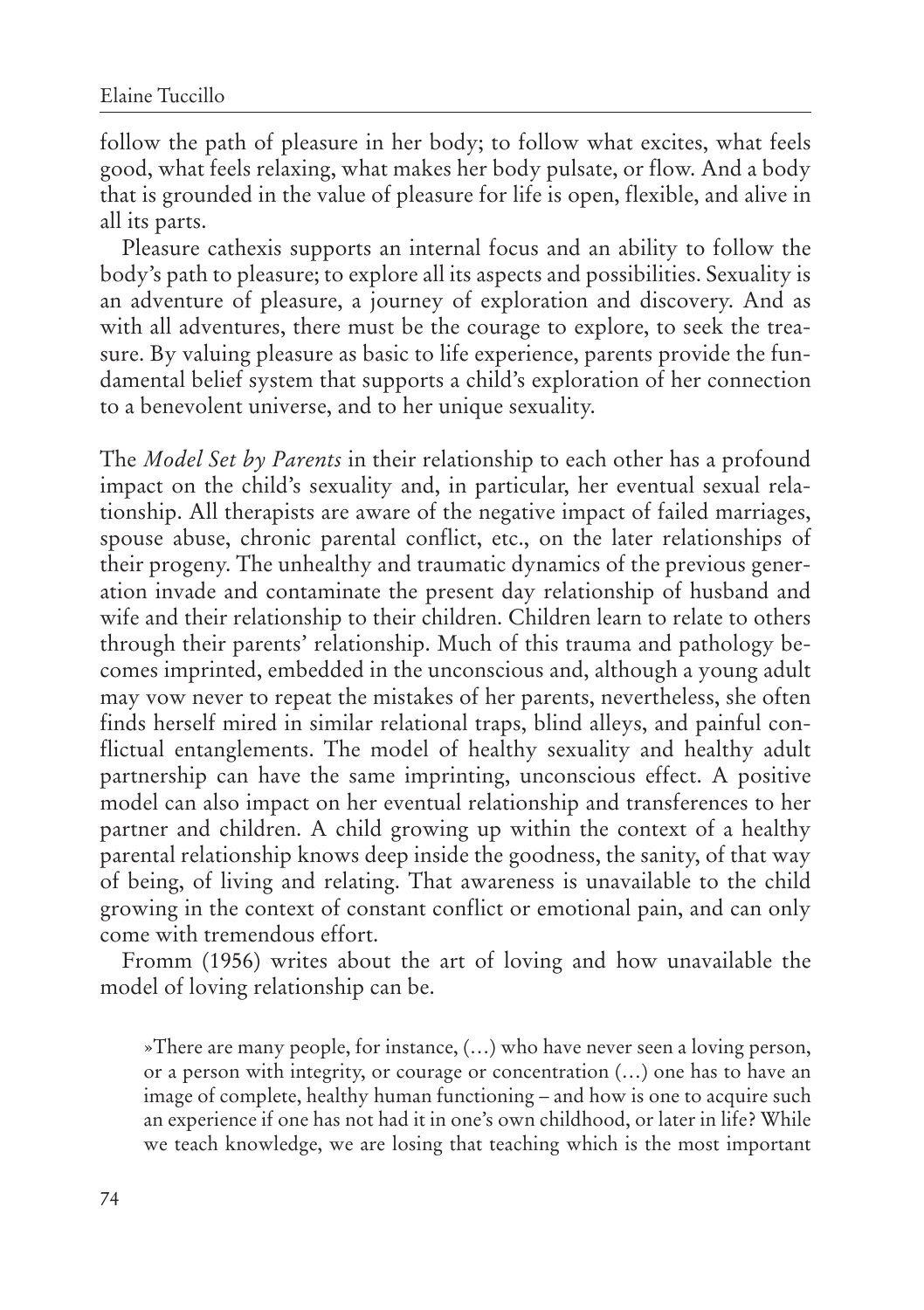one for human development: the teaching which can only be given by the simple presence of a mature, loving person« (p.98).

And these words are also true for mature sexuality. A loving, respectful, positively sexual parental partnership is the somatopsychic teaching matrix that provides for, nurtures and promotes a healthy, self-possessed, sexually positive and relationally attuned human being.

If we follow Lowen's theoretical model, we can conclude that these six positive relational elements become somatically structured in the body. These elements build structures in the body that reflect healthy sexuality: grounded legs; open, flexible chest; connection and flow at the joints; full breath and sensations in the body; free, uninhibited aggressive movement toward pleasure, genital sensation and excitement; and an overall body openness to authentic feeling.

When we see armoring and splits in the body of a patient, and we move the patient toward cathartic expression, we help her to express her pain and realize her truth. But underneath the armor, or fundamental to the poor grounding and fragmentation, are missing elements that can not be recovered completely, for the time for their constructive impact is passed. If a tree is severely bent and grows that way to maturity, straightening it out cannot be done without breaking it in half; it will not lead to health. The best we can do sometimes, is to acknowledge the truth of the injury and learn ways of alleviation and compensation. Acknowledgement, alleviation and compensation are often all therapy can provide.

As Helen Resneck-Sannes says in her 2003 paper, »armor is a surface structure«. The unmet needs and the trauma that produced the armor have already happened. The positive model and nurturance was never there, never available. The only reparative possibility is in therapeutic relationship. She writes:

»Our ability to be empathic and attuned to the client is what is healing in the relationship. The current research utilizing brain imaging is finding that this somatic, empathic attunement appears to be necessary for developing attachment in infants and for any therapy process (pp. 16–17).

An empathic therapist is neither understimulating (too removed, neutral, not there) nor over-stimulating (not modulating the material) to prevent the client from flooding, disassociating or splitting off. When our clients are overcharged and over-stimulated, we need to calm and contain our own energy. The therapist needs to be attuned to such an extent that the material is within the therapeutic window (…) Our body interventions should become an invitation for the client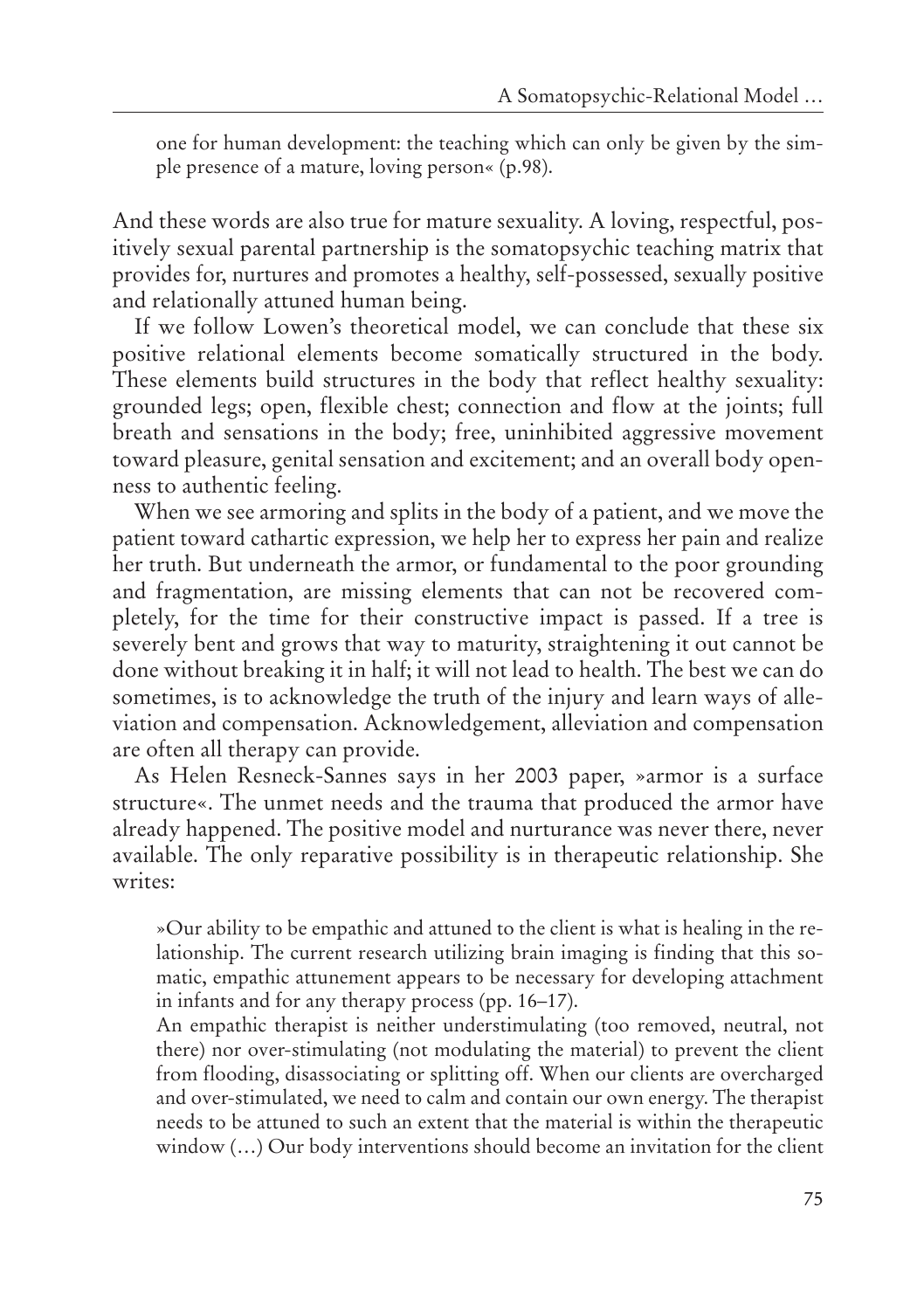to explore somatically (sensate) feelings, meaning, imagistic representation, and internal object representations. We then become the mirroring, empathic, attuned other that hopefully will begin to live inside our client's body/mind and support them in being who they are – vulnerable, needy, scared, loving, hard, angry, punishing, resentful, sadistic, victim, a little child who wants to be rescued« (p. 20).

When client and therapist are exploring sexuality, these remarks are even more germane.

#### Natalie

When Natalie first appeared in my office in New York City she was a 21 year old graduate student. She was attractive, with long sandy-blonde hair and a fair complexion. Her energy was lively and appealing; she had a strong, well-proportioned body and well-developed musculature. While her eyes looked somewhat frightened and sad, there was a determined effort to smile and be cheerful. When she stood in a charged position, knees soft, shoulders square, hips and shoulders aligned, gaze level, head balanced on her shoulders, she showed a strong, determined, but tense jaw and neck, strong, fairly grounded legs and feet (although this seemed more a capacity, since she didn't actually seem that in touch with her feet, at the time) and a locked, but well developed pelvis. Her upper body was also well-developed with strong, but tight shoulder muscles and fairly good lung capacity. Her voice was high, strained, somewhat nasal and tense. I assessed her body structure as predominantly rigid, with some combination of oral and masochistic features.

Natalie had grown up in an intact, well-to-do family environment. She was the first-born child of parents who were successful professionals. She described her family as supportive and loving. As we talked about her family, it was clear that Natalie was very attached to her father and he to her. Her feelings for her mother were openly more ambivalent. Natalie's father is a schizoid man, admittedly timid and fearful of life, who has worked in therapy for decades both in individual and marital counselling. He has gained much insight over the course of this therapy, including the awareness that he was raised in a deadening, frightening, horrifically contracting environment with hypercritical parents who evoked in him chronic feelings of intense judgement and intimidation. Presently at middle age his body is breaking down, to the extent that he may need multiple surgeries on cervical and lumbar vertebrae. Natalie experiences her father as sensitive and fragile; she experiences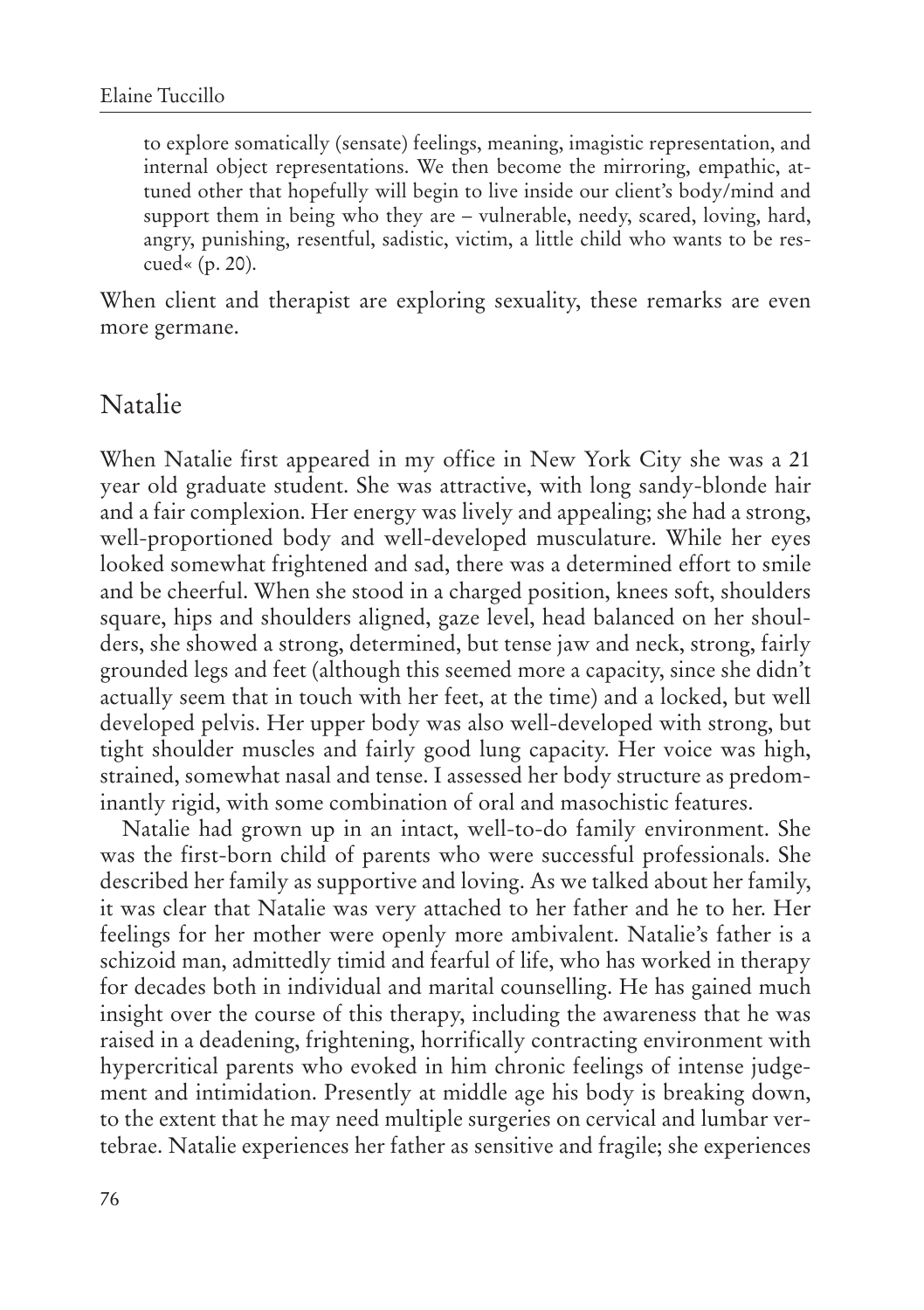her mother as »more passionate, life-affirming and assertive«. Natalie described some of the dynamics in the family: »Dad would get withdrawn or silent, and Mom would give up on her thing, or stew and eventually get angry.« Natalie said that her personality was more like her father's, and that she found her mother's personality intimidating and overwhelming at times.

Although she didn't tell me at first, she had come to therapy specifically to deal with sexual problems with a young man with whom she had fallen in love. Initially she complained of the problem of not being able to »Frenchkiss« or pet. After a while she was able to tell me that she felt little genital feeling and was unable to vaginally lubricate with sexual arousal. Natalie said she felt numb in her pelvis and with sexual excitement, she chronically felt the muscle in her left groin go into spasm, »like a charlie-horse«. As we went deeper into her difficulty with love making, she complained of anxiety, contractions in her body, feelings of repulsion at times, and an inability to let her body open to sexual feeling. She felt awkward and extremely nervous and avoidant when sexually intimate. Both she and her partner were severely inhibited. She was a virgin; he was not. She couldn't tell whether he was inhibited on his own, or whether she was inhibiting him because of her anxiety, avoidance and frozen unresponsiveness. She described her partner as sweet, sensitive and affectionate. She felt tender, loving feeling and sexual longing for him when they were apart. They had a great, »fun« relationship, always joking and kidding, physically wrestling and playful with each other. But after a short time of sexual contact, they would shut down and eventually pull away from each other. Natalie spoke about this with grounded sincerity; she was confused, didn't understand her responses, especially her body responses. She described fantasies and feelings of excitement thinking about her boyfriend or talking with him on the phone; but in person they couldn't get beyond »good pals«. She would freeze under his touch. Her neck and jaw would stiffen; her lips would clench shut, and there was a knot in her groin that would grow painful, immobilizing her pelvis. We explored the stiffening process and it revealed a noticeable vertical split in her body such that her left side was more pulled back, contracted and in spasm.

Historically, there was no childhood memory of sexual abuse of any kind. At first Natalie thought perhaps her difficult relationship with her last boyfriend was a factor. Her experience had been unpleasant. This young man was physically forceful with her and she felt humiliated by his derisive and threatening remarks. Her reactions to his sexual approach were to freeze, contract and be secretly resentful. She described being afraid, angry and guilty that there was something terribly wrong with her. As we talked about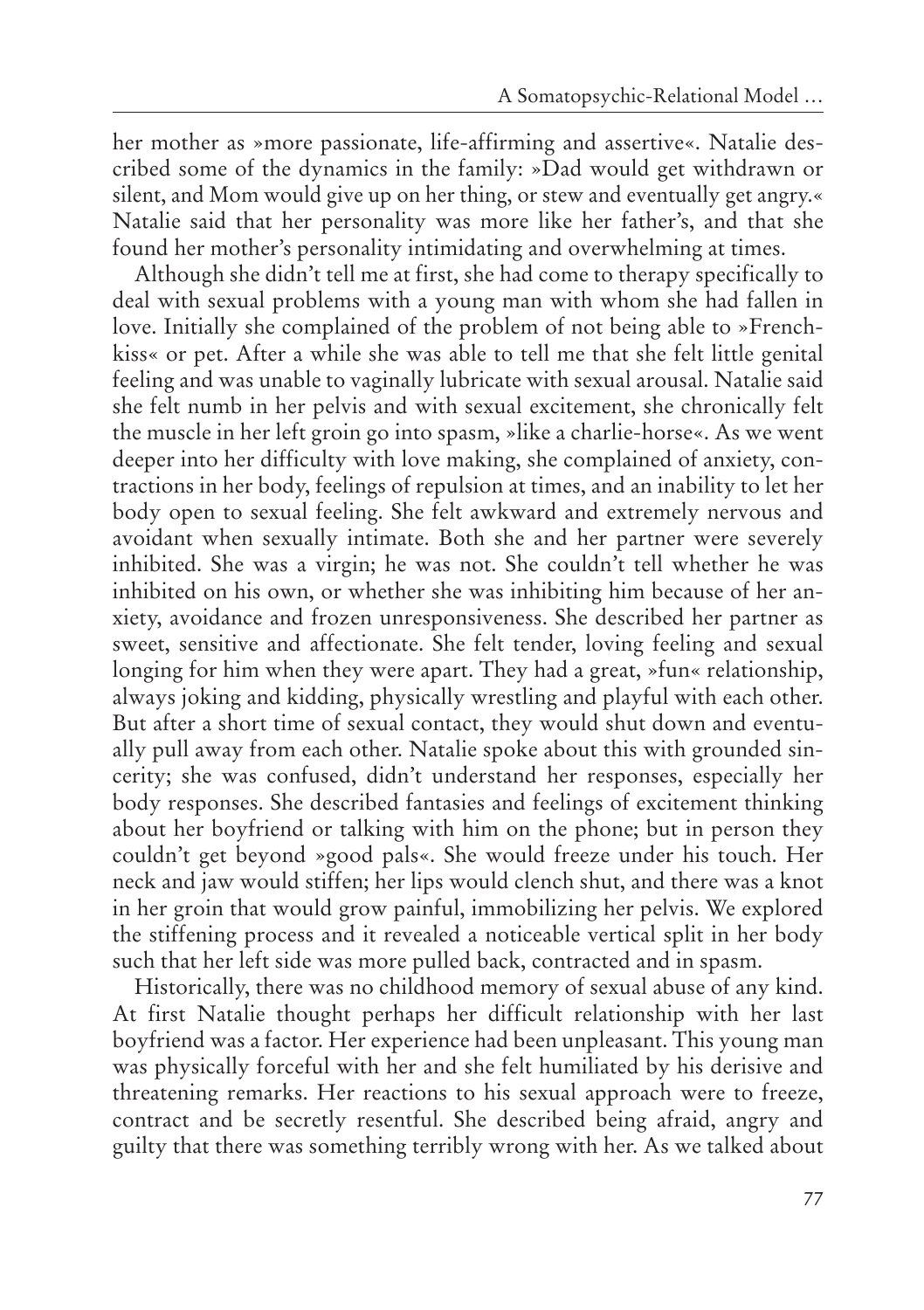it, (and it did seem like the most immediate and obvious cause of her negative withdrawal) it seemed that he was an arrogant and narcissistic young man. But when Natalie thought deeply about it, she sincerely felt that he was also being negatively triggered by her girlish, seductive flirtation, and then her private deep frozen withdrawal. She began to look elsewhere for the source of her problem. She sensed her fears and deep insecurities were triggered by her own feelings about her body as unattractive and deeply unsexual.

At this point Natalie's work in therapy took on new energy and commitment. She was on the trail of her lost desire and her travelling numbness and contraction. It was a path of self-discovery. She was willing to open to the process of looking at her physical and psychic reactions, to experiment and take risks in her relationship in order to reveal more about her somatopsychic process.

My approach with Natalie was to investigate the energetic contraction and splitting. Natalie was obviously an energized woman with strong defenses. We worked bioenergetically on opening her body and increasing the charge. Excitement and sexual charge would be experienced, but then shut down. Opening and releasing the neck, jaw and mouth often led to increased breathing and charge, but tightness or spasm in the pelvis or adductors. Opening the pelvic region through specific exercises often led to tightening in the neck and ankles, a shut down in breathing, or a frozen, frightened visage especially in the eyes and mouth. Natalie was amazed to follow her own body process and mental imagery. My attitude in this early phase of therapy was to be curious, exploratory. I made myself as attuned as possible (Lewis, 2003) to her energetic thrust. When she was fearful, I was soft, soothing and worked slowly with her to tease out her anxiety and what was stimulating it. When she was energetic, with more aggressive feeling, and courageous, I matched her energy with my own. When she frightened herself with her own passion, aggression or intensity and inevitably regressed, we returned to slow, small interventions and to tracking the flow and process of her feeling state. My concern was to make it as safe as possible for Natalie to reveal whatever the therapeutic process, exercises and discussion could show us.

It was important to develop a therapeutic alliance with both sides of the energetic split. There was a small, frightened little girl who needed my comfort, support and grounding; and there was a feisty, strong energetic young woman who sought the thrill of her own sexual experience. Processing these recurrent energetic splits led us to a role play in which Natalie spoke from her contractions and from her excitement. We found a little girl, stubbornly refusing to let go in her body, refusing to feel vulnerable. She didn't want to feel those feel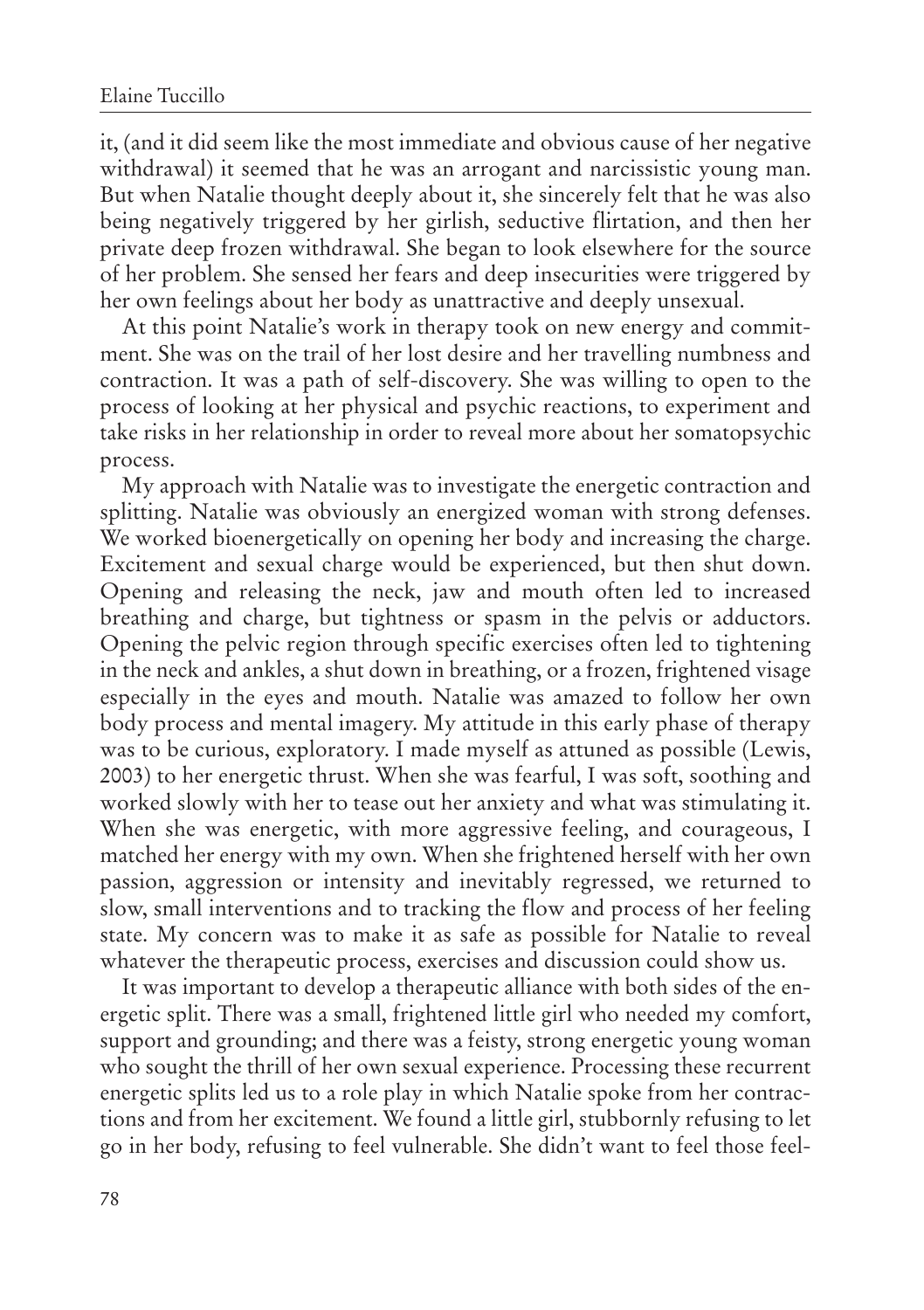ings, that energy inside her that wanted to jump on her father with loving sexual excitement. And we discovered an older teenager or young woman wanting to break free, who was angrily pushing, nudging, impatient, annoyed with the little child. As we explored these splits, they became more well-defined and the relational alliances became obvious. There was a war going on inside. The little child, about four years old, was deeply, empathically devoted to her father; to protecting him, loving him and desperately needy of his approval. She knew he loved her too, but he was a frightened, sexually repressed, inhibited man. In my office Natalie could feel her highly charged body longing to be with him, wanting to share her excitement and very high charge. But the closer she approached him, the more she knew she must shut down and approach him with a calm, tight, numb, but open-hearted, empathic demeanor; a highly charged, from the neck up, intellect. It was imperative that her body contract to be with him. She could feel her body slipping away from her as she imagined her connection to her beloved Daddy and their exclusive camaraderie and alliance with each other. This alliance was forged early between ages 3 and 5, just after her brother was born. Her father, who loved her, pulled her in; she experienced his neediness and fragility and his schizoid-oral regressed longings. Even though her father struggled to fulfill his role as a responsible parent, and despite his best conscious intentions to allow Natalie to grow and to encourage her identification with her mother, his own emotional damage compelled the pair bond between him and Natalie which would constrain and constrict her growth and development into a separate, sexually mature woman. The other side of the split, the frustrated teenager, yearning to break free, her passion hidden from awareness, was barely perceptible to Natalie. She recognized the energy of this part of her as more akin to her mother's. But like her mother, this part of her seemed intimidated by the little girl's determined commitment and devotion. The father-daughter alliance was the energetic partnership that dominated in the conflict.

Regressive work to explore these dynamics further led to a session where Natalie could see herself at her mother's breast. They were in bed and she, perhaps both of them, were in a blissful state of connection. Her body was safe, open and calm, but the pleasure she felt was intense. She could feel it all over. Her process moved to a vision of her father entering the room, and she could feel the beginnings of the need to shut down. (Was her mother also shutting down, colluding with Dad's need?) Natalie understood with extraordinary empathy that her father was jealously competitive, insecure and needy; that this was a secret that must be kept, and that she must dedicate herself to that secret and to keeping him comfortable and unafraid.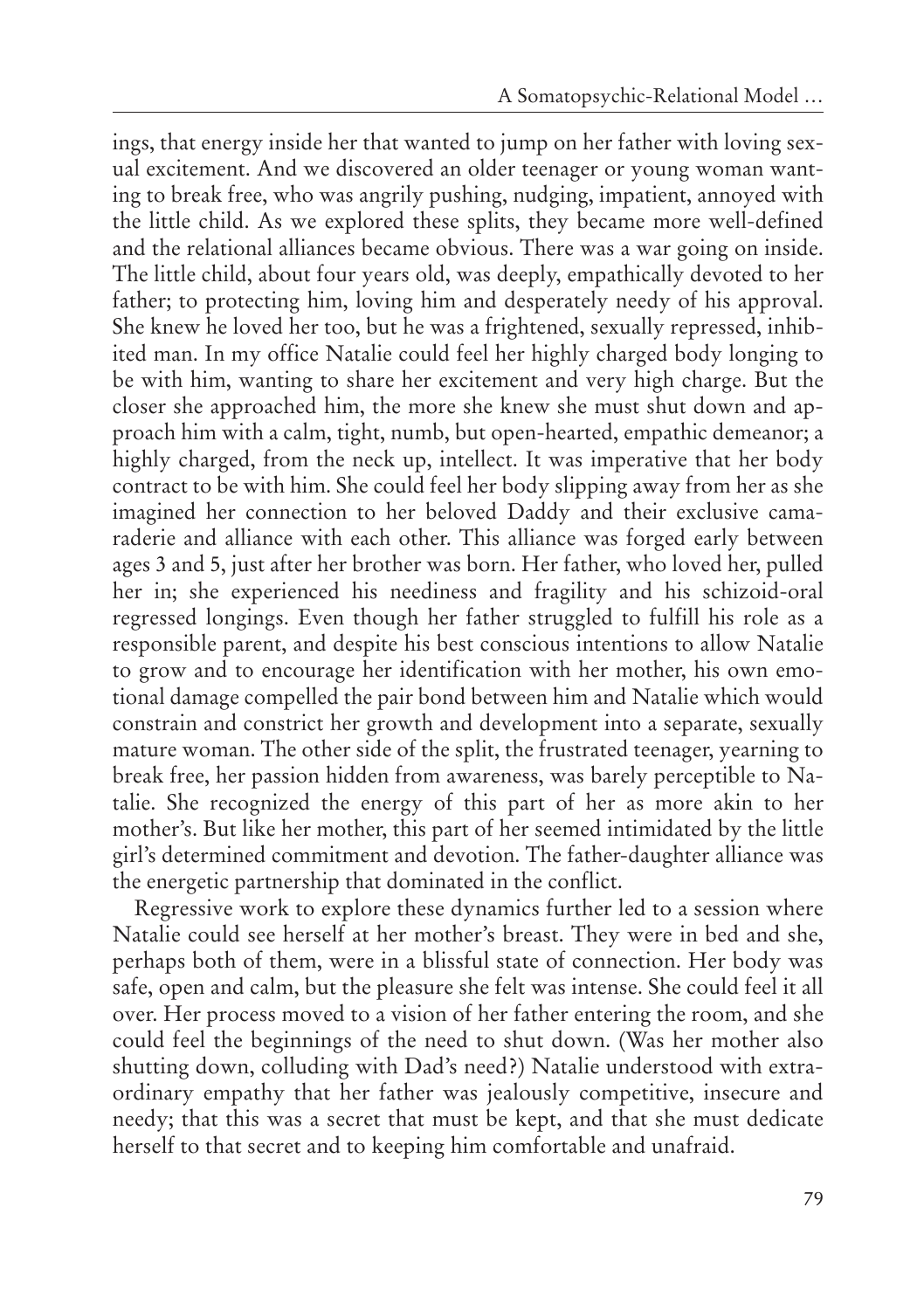Natalie was beginning to understand her mother's experience of loss of her, and that mother and child had let go of each other. Natalie remembered the conflicts in the early years and in the later years in the context of her discovery that Dad must be protected; that he was the fragile one, the brittle one. She understood her mother's frustration, her love and passion for her, and her poignant resignation in letting her go. Was this the only resolution to the family's unconscious conflict? Natalie felt her mother's alive body in her own. She began to accept it as a positive, supportive, passionate life force. She went to her mother to tell her she loved her, to tell her she understood.

In another intense session, where she again processed the energetic split in her body, Natalie wondered at her trepidation at going to visit her father while on vacation from school. She wanted to tell him, »I love you«, but could feel the contraction in anticipation.

She had become quite excellent at tracking her body sensations by now. She began to wonder out loud how this contraction related to her contraction with her boyfriend. It seemed so much the same. In fact, the love, the excitement and the contraction all seemed to happen in her with both these men in her present life. The transference had become pretty clear, as well as her split-self relationship, the little protective girl and the passionate, frustrated young woman. In this session, we worked on her loving feeling, her open-hearted approach. But she expected disappointment, humiliation in reaction to his (father, boyfriend?) contracted response. I stood in as father in a role play. Natalie approached me, reaching out with her arms, open body, open heart, ready to say, »I love you«. I let my body stiffen as she approached. She said, »I love you, Dad«. I froze at her contact. I let my voice tone become flat, a monotone likeness of her father's. It hinted at fearfulness. The movement in me was subtle, but Natalie could feel it. It was familiar. I asked her to experience in her body the effect of my saying »I love you« as her father. Natalie was stunned. She could feel her body numbing. She could feel her heart hardening on the outside, her loving passion becoming a tiny, knotted ball inside her.

I asked Natalie to try the role play again. This time, I was the »ideal« Dad, without limitation on my ability to experience in my body my love for my daughter. She came to me; I let down. I opened my own body; my tone was responsive, heartfelt and grateful. Natalie's body responded. She was amazed at the difference in her body experience. She felt safe. She felt palpable mutual love. She felt support, nurturance and a lack of fear of her own passion and excitement. Her body didn't need to stiffen to protect, to not overwhelm or threaten the other. She could open, ground herself, breathe, stay alive in her loving experience.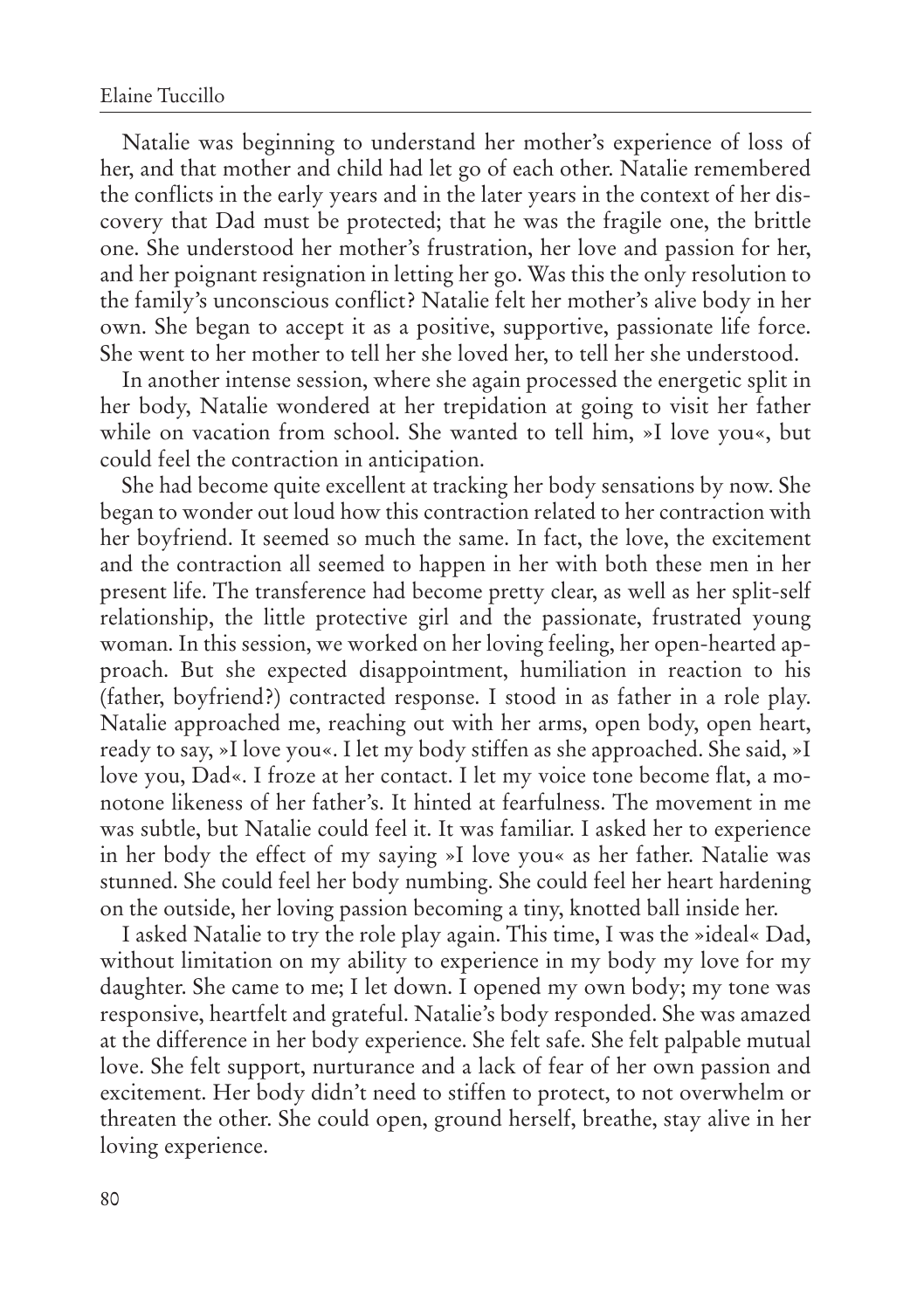I would like to share one more moment in the therapy that happened about three years into treatment. Natalie was working on her pelvic contraction. Lowen's exercises were very familiar by now. Her strategies were to stress her legs in various ways until she felt she could let go and feel the pulsating energy in her pelvis and legs. She had learned to pay attention to her neck, jaw, eyes. She had developed techniques to relax them, to keep breathing to enhance the flow. Of course, invariably something would tighten up and she had had infrequent success in letting go completely. Recently, however, she had been able to have some success in letting go of the knot in her groin. She had come to see this knot as a wall of defense, a chastity belt, a guard against penetration of her own sexual arousal. But today was different. The block did disintegrate, her eyes rolled back in her head, her neck and jaw stayed soft and her breathing was deep. It was happening and there was no stopping. She looked at me and said, »I never realized it, but the knot is not just a wall. It's a container for all my passion; all my feeling«. »Yes«, I said. »Yes«.

# Discussion

Natalie's body and psyche reflected the impact and the limitations of her social matrix. Natalie was afraid, not safe. In the therapy, transference reactions to me as an authority, as mother or as father, revealed the level of unsafe feeling. We needed to acknowledge the emotional risks Natalie was taking, and to collaborate to make a therapeutic alliance that was as safe as Natalie needed it to be in order to explore her somatopsychic process.

Natalie felt loved, but was deprived of much of the expression of that love. Due to her father's fear and withdrawal, and her mother's collusion, Natalie rarely experienced open expressions of affection. She developed body rigidities, contractions and spasms, to keep her internal experience from conscious awareness, and to contain her aggression and external expression of longing and desire. She consequently and defensively developed feelings of unattractiveness and inadequacy. Our work acknowledged both the love she did receive, and the limitations of it. We worked to allow her to risk having bodily loving sensations emerge in the therapy, and in her relationship with her boyfriend and her parents. We worked through, to a considerable extent, the historical transferential blocks and the physical blocks, toward the experience and expression of loving feeling.

With respect to the third relational element, acceptance and nurturance of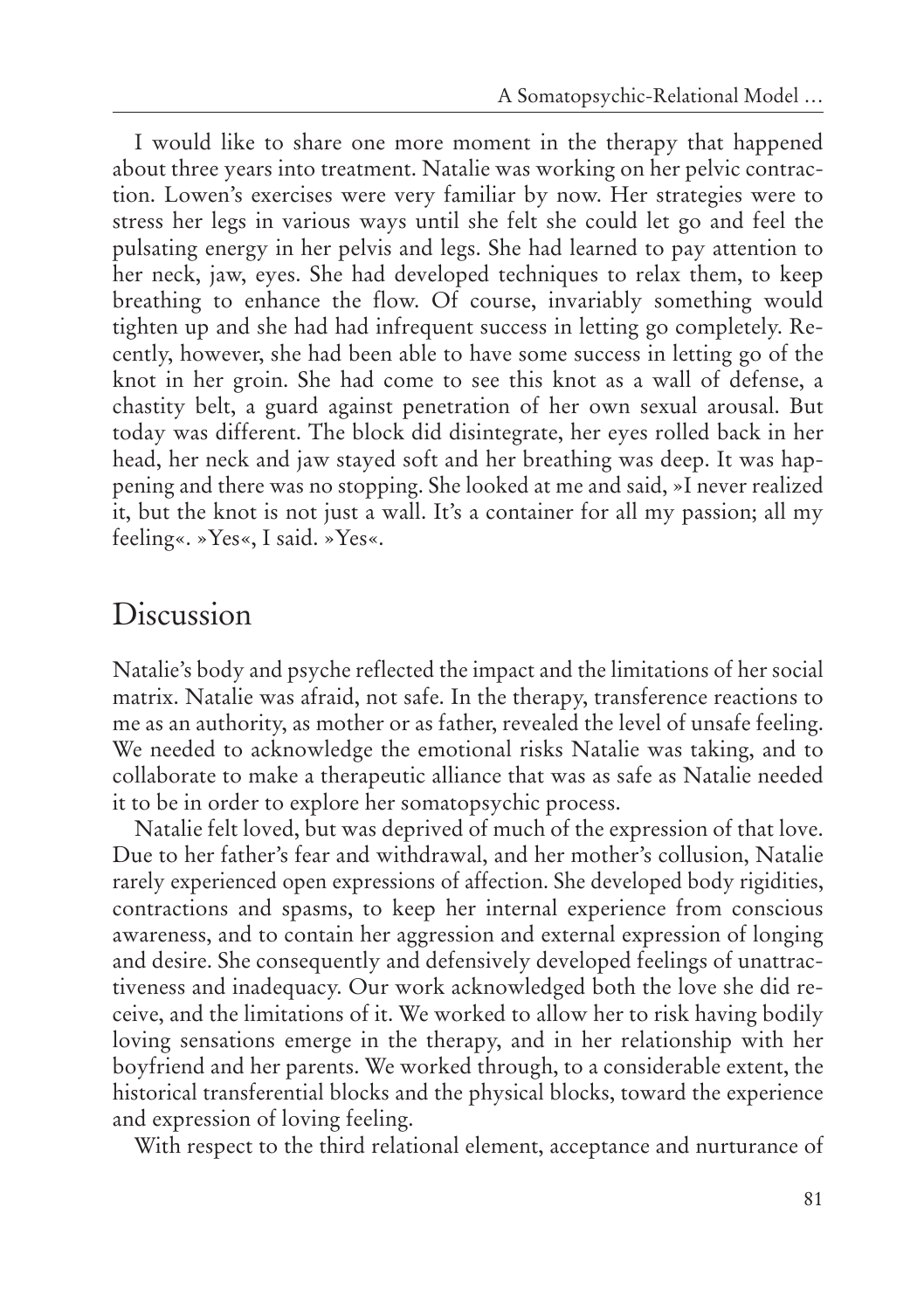the life force, Natalie had to deal with a powerful, unspoken demand coming from the parent-child relationship that her life force, especially her passion, be attenuated to meet the neurotic needs of her parents. In the transference, Natalie saw me as her mother, colluding to protect her father, inhibiting her, not fighting for her. As her transferential father, I was perceived as controlling, frightened, judgemental, constricted, and fragile. The complex transference – countertransference relationship teaches us not only about the client's feelings in the Oedipal triangle, but about the parent's as well. Working through transferential blocks can allow the eventual evolution of a healing therapeutic relationship. In my work with Natalie, attending to and processing these transferential pieces was essential to progressing to a healthy, positive, supportive and collaborative relationship. When this happens, to whatever extent it is possible, there is the possibility for the client to take from the therapist a genuine respect, acknowledgement and nurturance of her energetic spirit.

Natalie is growing to appreciate how beautiful she was as a child and is now, both inside and out. Looking back, remembering herself as a child, she opened to the vision of herself as a beautiful, energetic, optimistic, fun-loving, open little girl. She was able to see how her parents' limited ability to experience and express their admiration and adoration confused her and denied her the self-confidence and self-love she deserved to have. Natalie is still struggling to value and love herself as an adult woman, as so many of us are. But our therapeutic relationship, I hope, supports her growing awareness that she is a representative of the goddess.

Natalie's energetic blocks did not allow a full capacity to experience pleasurable sensation. Also, Natalie's belief that she was unattractive and unsexual, made pleasure more an idea than an embodiment of joy. I have taken time to teach Natalie about, and to support her exploration of, her body and her physical sexuality. We have grown more and more comfortable talking explicitly about sensation and pleasure. I have supported Natalie in developing an internal focus, especially on sensation that opens, arouses and streams through her body. She is learning to value pleasure as healthy, and to see that her adult sexual life can be an adventure.

The parental model in Natalie's case was of a strong mother who played the role of both mother and therapist to a frightened, inhibited father. While mother did confront and demand therapy for the marital relationship, she was also protective of the father's ego and colluded with his fear and resignation concerning their own sexual life. Natalie had to face the fact that her parents' modelling was inadequate, even damaging; she needed to understand, also,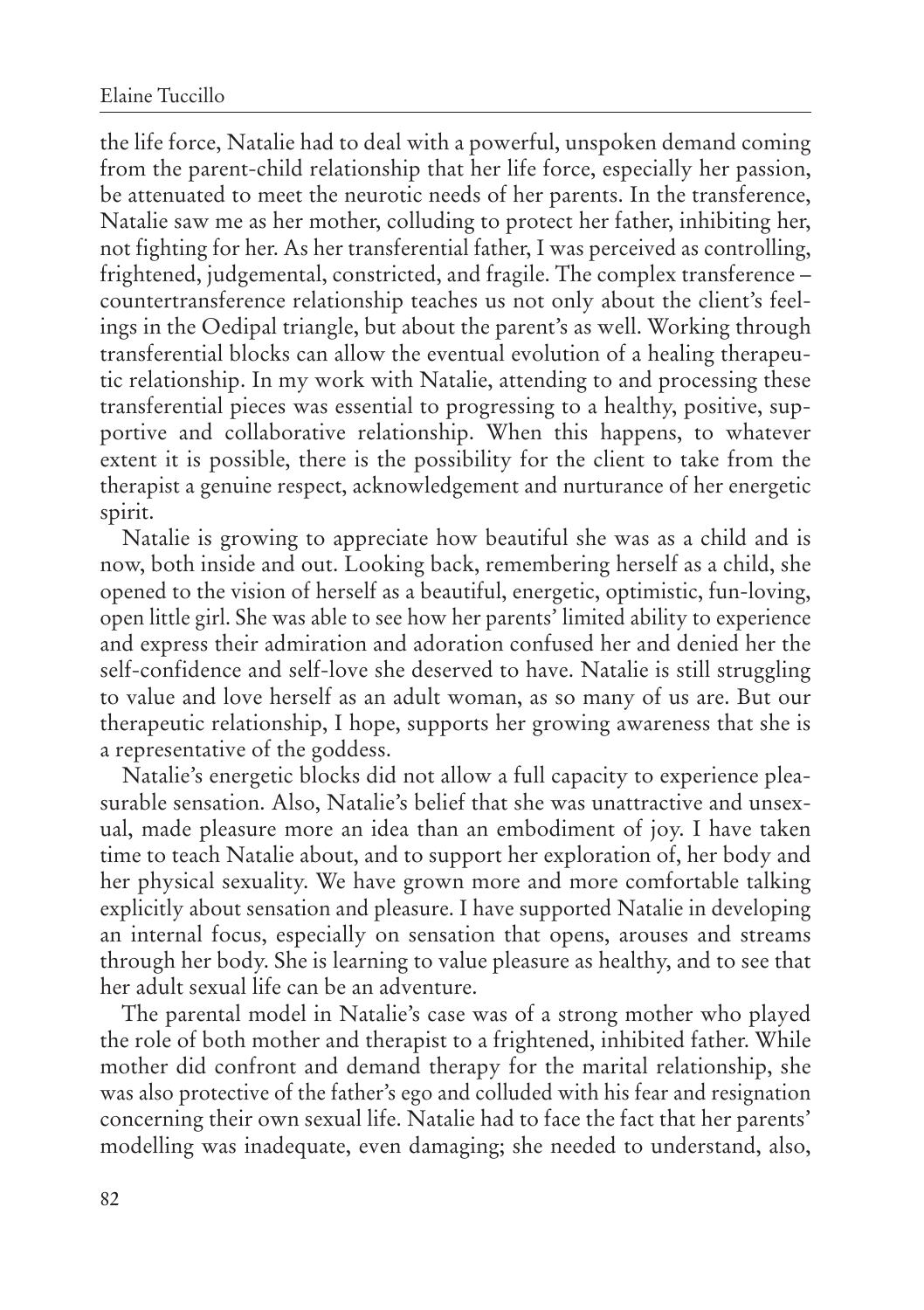the role she played, that was demanded of her. She had to grieve for lost opportunities of love, sexuality and intimacy for all concerned; for herself, her mother and her father. And she must now move on to more healthy patterns of intimacy based on our relationship and the other healthier models in her life. She must also reach out for support from an adult matrix that can respond to her sexuality with positive resonance.

Natalie's parents' sexual and energetic conflicts in their marital relationship were actually manifest in Natalie's mind-body dynamic. In the therapy, we explored, acknowledged and provided, where possible, the constructive relational elements of safety, love, acceptance and nurturance of the life force, admiration and adoration, pleasure cathexis, and positive modelling. Natalie has grown and brings to her sexual life awareness, self-compassion, energy and understanding. The door is open and she has walked through; there is no turning back. She has learned to give herself, increasingly, the safety, love and support she needs to open to life more and more each day. And she is learning to depend on her positive internalizations of me, of her mother, and of those loving aspects of her father that supported her development and individuation, to direct her search in the environment for the resonance to these internalizations, and to assertively reach for an adult attachment matrix that supports her life force.

The example of Natalie shows us the struggle of the young adult deprived of some of the necessary relational elements in the parent-child relationship. Margaret Mahler (1979) and others have taught us about bonding as an intrinsic part of the development of a separated and individuated self. She lays out a structure that combines the individual thrust of the child with the interpersonal dynamics of the parent-child relationship. The many relational elements I have delineated are essential to healthy negotiation of all stages of individuation and for the development of healthy adult sexuality. An emotionally healthy, sexually open adult incorporates these elements to provide a nurturant ground for a meaningful and profound relationship to herself and to those she loves. Harry Harlow (1958) and John Bowlby (1969) have shown in their research the negative impact that deprivation of contact and connection can have on individuation, on becoming a relational human being. Both these theorists provide research evidence that supports the conviction that deprivation of these elements – safety, love, respect, admiration, parental support and positive modelling – leads to withdrawal from life, incapacity to empathize or to interact with others, and to sexual dysfunction. Without all the healthy emotional nutrients for somatopsychic growth, an individual's potential for personal and interactive pleasure becomes severely limited. The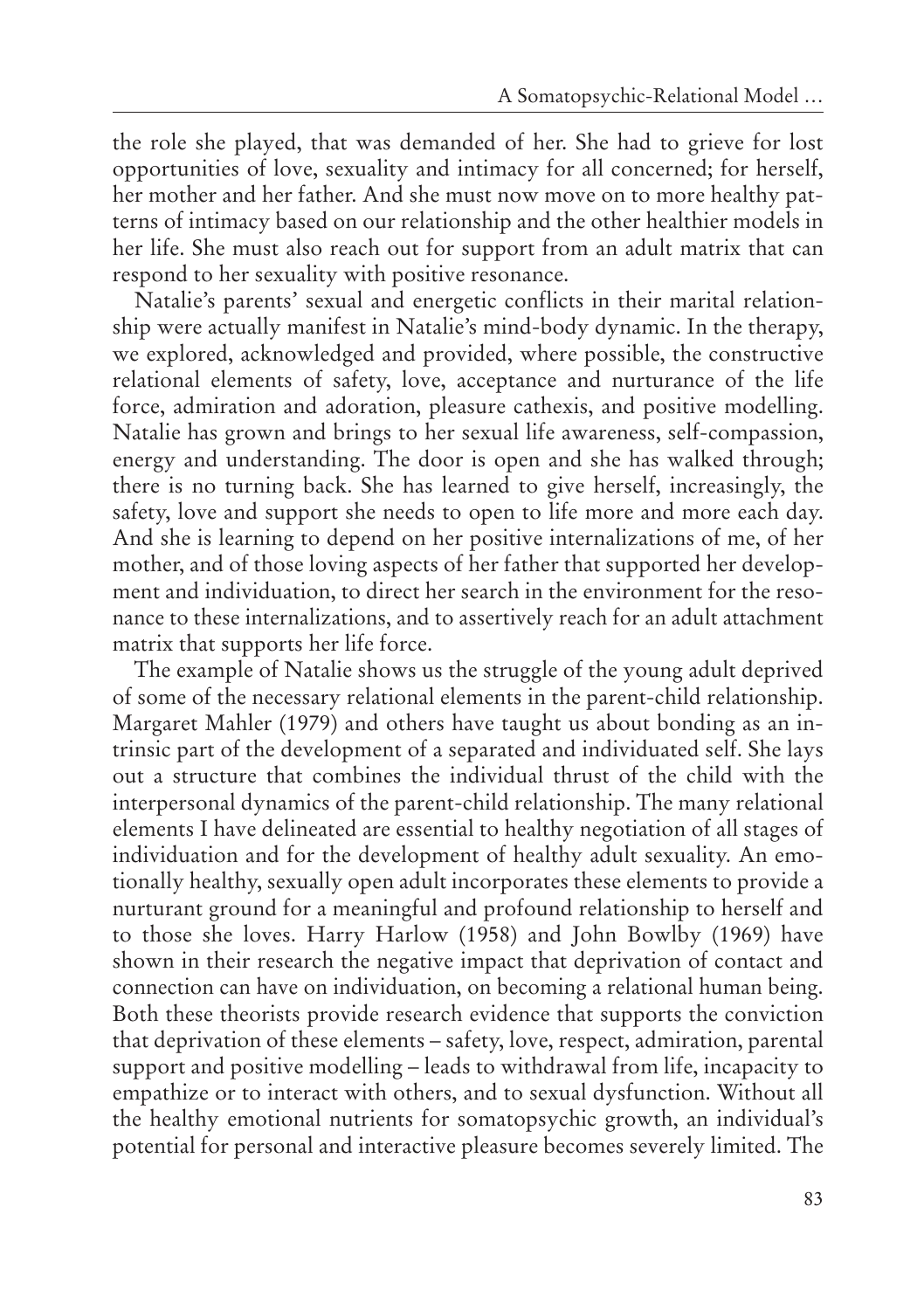body contracts deeply, pervasively, turns away from life, and from the stimulation of others.

After raising two children and working three decades with children, adolescents and adults, I have come to appreciate the exquisite sensitivity of the child to the relationship she has with each parent. The child is like an interactive sponge, absorbing, reflective, incredibly responsive to all that is emotional and relational. What a remarkable difference can be seen in the impact of interpersonal abuse as opposed to interpersonal support. It is clear that the effects of early deprivation cannot be totally remedied. The client comes to us with the vulnerability and dependency comparable to a child's, with her history of trauma and deprivation; and as therapists, we are obliged to pay good attention to the healing that can come from our attuned, empathic relationship with our clients (Lewis 2003, 2004, Resneck-Sannes 2002). As therapists, our attention to the relational elements that foster healthy sexual development can deeply impact the path of recovery and the movement toward life expansiveness. For Natalie, her hard won insight that she is a container and that she contains the energy, passion and love that is a gift to herself and to others, is a victorious insight that put her in touch with the deep source of her sexuality, her sexual pleasure and her connection to goodness.

### References

Bowlby J (1969) Attachment and Loss. New York: Basic Books.

- Fromm E (1956) The Art of Loving. New York: Harper & Row.
- Harlow H F (1958) The Nature of Love. Am Psychol 13, 673–685.
- Hilton V Wink (1987) Working with Sexual Transference. Bioenergetic Analysis 3(1) 77–88.
- Keleman S (1979) Somatic Reality. Berkeley: Center Press.
- Lewis R (1984) A Psychosomatic Basis of Premature Ego Development. In: Energy and Character 7
- Lewis R (2003) The Anatomy of Empathy. In: Bionergetic Analysis 2005 (15) pp 9–31; lecture at the IIBA Conference. Bahia, Brazil.
- Lewis R (2004) Projective Identification Revisited Listening with the Limbic System. Bioenergetic Analysis 14 (1).
- Lowen A (1993) Sexuality From Reich to the Present. J Int Inst for Bioenergetic Analysis 5(2) 3–8.
- Mahler M S (1979) The Selected Papers of Margaret S. Mahler. New York: Jason Aronson.
- Miller A (1981) Prisoners of Childhood. trans. R Ward. New York: Basic Books.
- Resneck-Sannes H (2002) The Psychobiology of Affects: Implications for a Somatic Psychotherapy. Bioenergetic Analysis 13 (1).
- Resneck-Sannes H (2003) Bioenergetics: Past, Present and Future. In: Bioenergetic Analysis 2005 (15) 33–54. Keynote Address, IIBA Conference, Bahia, Brazil.
- Stern D N (1985) The Interpersonal World of the Infant. New York: Basic Books.